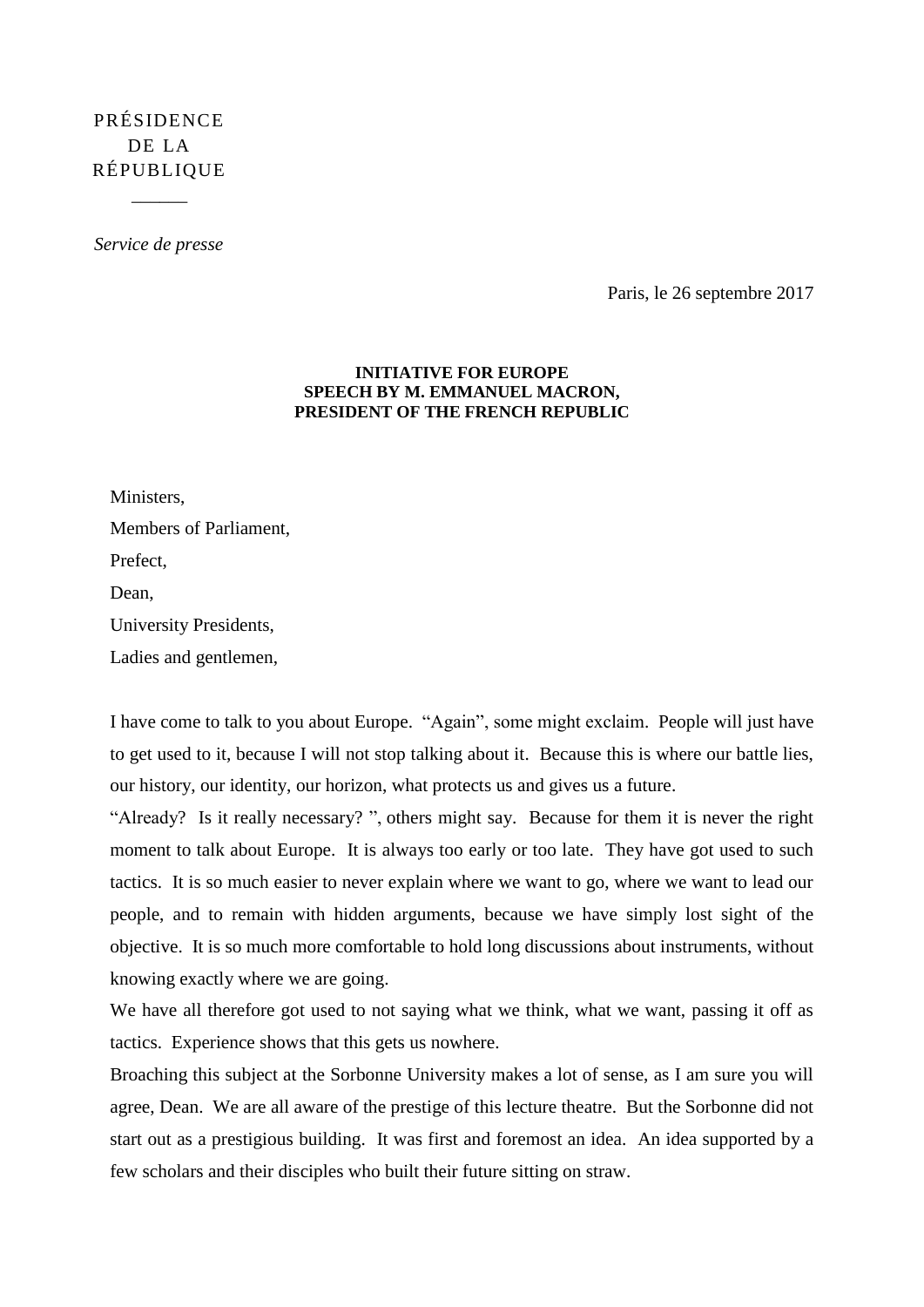This lecture theatre does not make the Sorbonne, however. The Sorbonne lives today because of the idea that its professors and students have of knowledge: an idea whose vitality has already lived on through eight centuries. Europe, too, is an idea. An idea supported for many centuries by pioneers, optimists and visionaries, and it is always up to us to claim it for our own. Because the best ideas, those which drive us forward, which improve people's lives, are always fragile. And Europe will only live through the idea that we have of it. It is our responsibility to bring it to life, make it ever better and stronger, to not stop at the form that historic circumstances have shaped it into. Because this form may change, but the idea remains, and its ambition must be ours.

Living collectively was the ideal of Robert de Sorbon. And the intellectuals and scholars came from across Europe to forge European thought. Through wars and crises, through all the vagaries of history that have impacted Europe, this thought has not stopped growing and spreading. And where chaos could have triumphed, civilization has always won out.

We have inherited all of this history. We have inherited the two shock waves which could have brought our Europe to an end, the shock waves of the last century, the two world wars which decimated Europe and could have overwhelmed us. But together, we overcame the challenge without ever forgetting the lessons. The idea rose from the ruins. The desire for fraternity was stronger than retribution and hate.

It was the lucidity of the founding fathers to transform this age-old fight for European hegemony into fraternal cooperation or peaceful rivalries. Behind the Coal and Steel Community, or the Common Market, the project forged a promise of peace, prosperity and freedom.

When Greece, Spain and Portugal entered the Common Market a generation later, these words were not technical. They were the symbol of freedom for those leaving dictatorship behind. When what was then known as Eastern Europe, from Poland to Bulgaria, joined this project a generation later, it was this same hope that drove us. We could finally repair the story which started in 1947. For many countries who had lived through the worst oppression, joining the European Union was an unprecedented promise of emancipation.

Doubtless, we were not sufficiently aware that this much-desired Europe grew up sheltered. Sheltered firstly from the rest of the world. Security was not its business: this was performed by America. Its economy already knew the path to follow: catch up with America. Sheltered from the people, too. In its early stages the European project was a mission carried by a few individuals, sewing a torn continent back together by overcoming populist passions.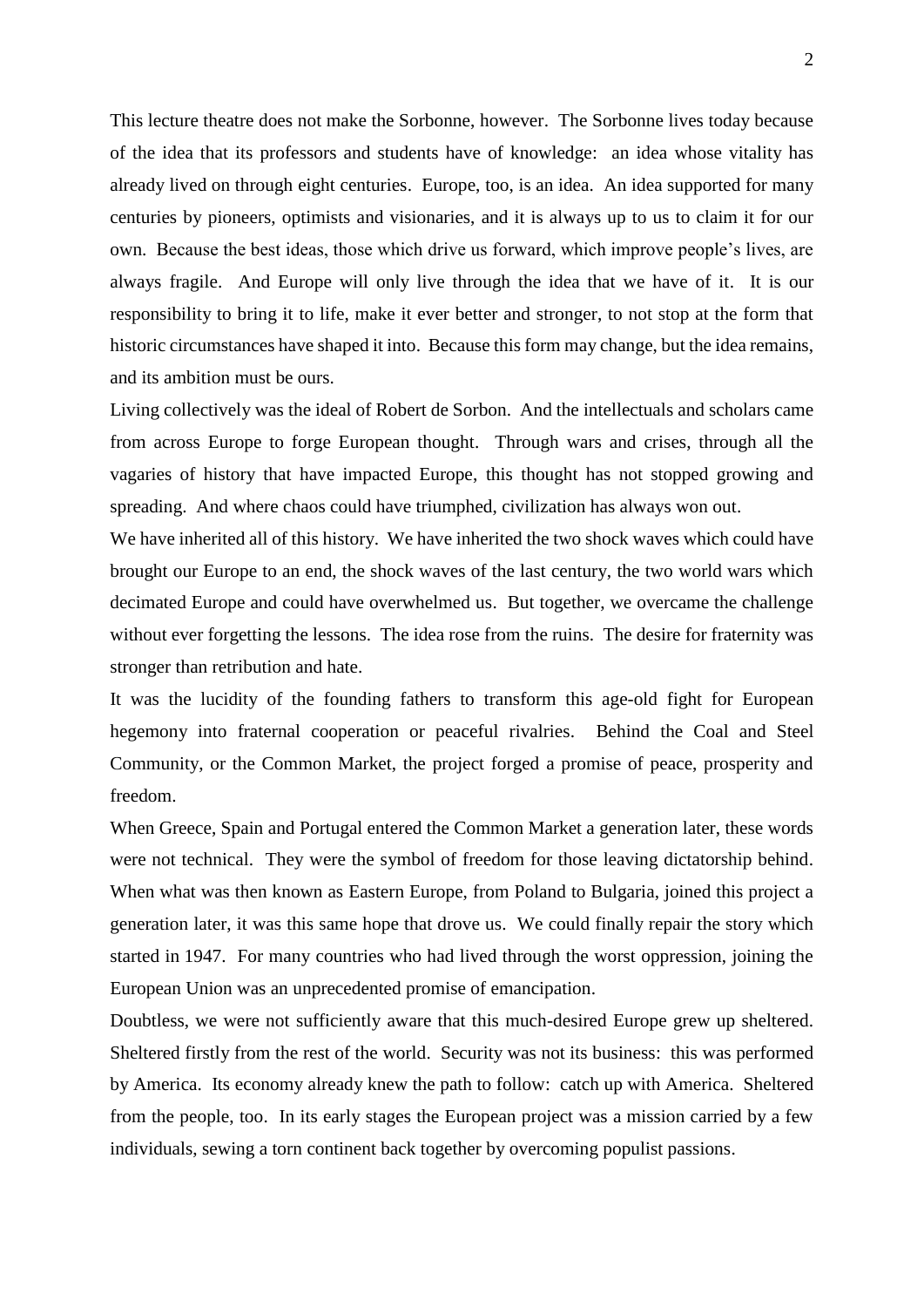This remains the crucial issue. But the barriers behind which Europe could blossom have disappeared. So, today, it finds itself weaker, exposed to the squalls of today's globalization and, surely even worse, the ideas which offer themselves up as preferable solutions.

These ideas have a name: nationalism, identitarianism, protectionism, isolationist sovereignism. Many times have these ideas lit the fires where Europe could have perished, and they are back again today in a new guise. They claim legitimacy because they cynically exploit the people's fear. We have ignored their power for too long. For too long we were sure in our belief that the past would not come back, we thought that the lessons had been learned, we thought that we could settle into inertia, habit, putting our ambition somewhat to one side, this hope that Europe had to carry because we took it for granted and risked losing it from sight.

Because the sad passions of Europe have reared their heads once more and are drawing people in. They know how to make us forget the concert of misfortunes which it has survived down the centuries. They reassure us and, I dare say, they could tomorrow clinch victory, not because the peoples are gullible! Not because the European idea is dead! But because our weakness, blindness or lack of awareness have created the conditions for their victory. Because we have forgotten that we must stay behind this ambition! Because we have forgotten to defend Europe! Because we have forgotten to stand up for Europe! Because we have let doubt take hold.

What do they say to our people? That they have the solution. That they will protect. But what are the challenges we face? There are many challenges: from climate change to digital transition, migration and terrorism, global issues to which an inward-facing country can only hope to offer limited responses.

They are lying to the people, but we have let them do it, because we wanted to establish the idea that Europe had become a powerless bureaucracy. Throughout Europe, we explained that when there was a constraint, it was Europe's fault! When powerlessness was at the door, it was not us but Brussels! And in doing so, forgetting that Brussels is us, always, at every moment! We stopped proposing, we stopped wanting. I will not cede anything, anything to those who promote hate, division and national isolationism. I will not allow them to make any proposals. It is up to Europe to make them, up to us to support them, here and now.

Because yes, we cannot allow ourselves to keep the same habits, the same policies, the same vocabulary, the same budgets. We can no longer choose to turn inwards within national borders; this would be a collective disaster. We must not allow ourselves to be intimidated by the illusion of retreat. Only by refusing this lie will we be able to meet the demands of our time, its urgency, its seriousness.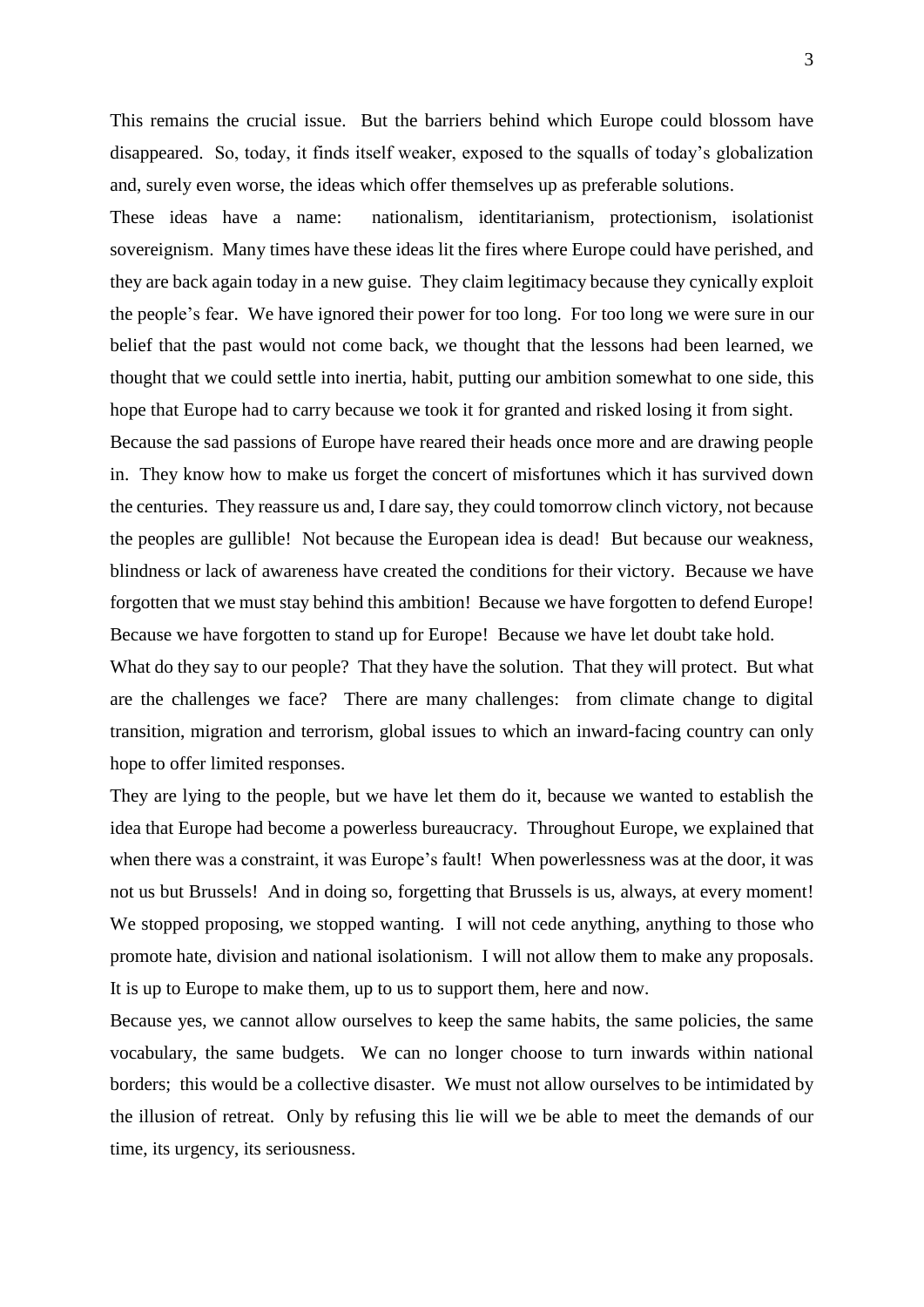It is up to us, to you, to map out the route which ensures our future, the one I wish to talk to you about today. The route of rebuilding a sovereign, united and democratic Europe. Let us together have the audacity to create this route. As I have done at every point in front of the French people, I would today like to say with resolute conviction: the Europe of today is too weak, too slow, too inefficient, but Europe alone can enable us to take action in the world, in the face of the big contemporary challenges.

Only Europe can, in a word, guarantee genuine sovereignty or our ability to exist in today's world to defend our values and interests. European sovereignty requires constructing, and we must do it. Why? Because what constructs and forges our profound identity, this balance of values, this relation with freedom, human rights and justice cannot be found anywhere on the planet. This attachment to a market economy, but also social justice. We cannot blindly entrust what Europe represents, on the other side of the Atlantic or on the edges of Asia**.** It is our responsibility to defend it and build it within the context of globalization.

So instead of concentrating all of our energy on our internal divisions, as we have been doing now for far too long, instead of losing our debates in a European civil war – because from budgetary debates to financial debates and political debates we are indeed witnessing a European civil war – we must instead consider how to make a strong Europe, in the world as it is today. And therefore how to build the six keys to sovereignty that are essential for success.

Confronted with each of these challenges, we now need to take tangible action. The first key, the foundation of any political community, is security. In Europe, we are seeing a two-fold movement: gradual and inevitable disengagement by the United States, and a long-term terrorist threat with the stated goal of splitting our free societies. In these areas, Europe is at last aware of its fragilities and the need to act in concert. We need to step up the work under way to combat the financing of terrorism and terrorist propaganda online. We have started doing so, a few of us. We need to enhance our cyber security and create a common area of security and justice.

In the area of defence, our aim needs to be ensuring Europe's autonomous operating capabilities, in complement to NATO. The basis for this autonomy has been laid, with historic progress in recent months. In June, we laid the foundations of Defence Europe: Permanent Structured Cooperation, enabling us to make enhanced commitments, to progress together and to better coordinate ourselves; and also a European Defence Fund to fund our capacities and research. We are in the process of giving this essential framework content, through discussions between the various member states who wish to move forward in this area.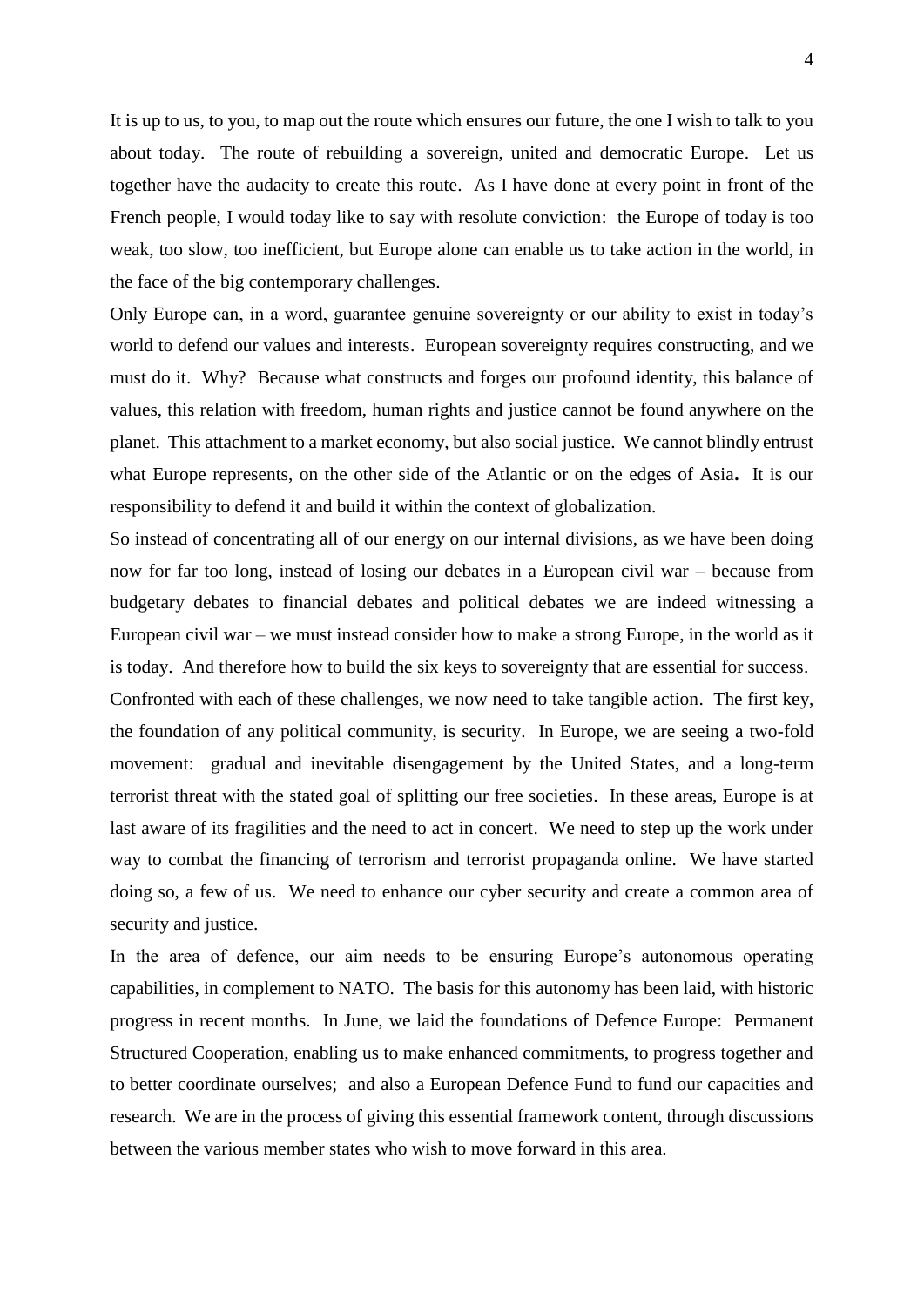But we need to go further. What Europe, Defence Europe, lacks most today is a common strategic culture. Our inability to work together convincingly undermines our credibility as Europeans. We do not have the same cultures, be they parliamentary, historical or political, or the same sensitivities. And that cannot be changed in one day. But I propose trying, straight away, to build that common culture, by proposing a European intervention initiative aimed at developing a shared strategic culture.

To create this convergence, we need deep-rooted change. I thus propose to our partners that we host in our national armed forces – and I am opening this initiative in the French forces – service members from all European countries desiring to participate, as far upstream as possible, in our operational anticipation, intelligence, planning and support. At the beginning of the next decade, Europe needs to establish a common intervention force, a common defence budget and a common doctrine for action.

I want this common culture to be expanded, in the fight against terrorism, to our intelligence services. I thus want a European Intelligence Academy to be created, to strengthen the ties between our countries through training and exchanges.

In the face of global terrorism, security Europe needs to be our shield. Terrorists are infiltrating all Europe, and their networks are there. So we must act together, from prevention through to suppression. That is why we need to create a European Public Prosecutor's Office for organized crime and terrorism, above and beyond the current competences that have just been established. As we have seen tragically in recent days, security is not just a matter of bombs and assault rifles. Climate change too is threatening our security like never before, and is taking lives every week in Europe. That is why I want us to create a European civil protection force, pooling our resources for rescue and intervention, thus enabling us to respond to disasters that are less and less natural: from fires to hurricanes, from floods to earthquakes.

A Europe that unites to protect, intervene and save lives is a Europe that has rediscovered the meaning of this fraternity that we placed at its heart. It is a Europe that moves beyond words to act tangibly and show the strength of collective action.

The second key is ensuring our sovereignty, at European level, controlling our borders and preserving our values. The migration crisis is not really a crisis but a long-lasting challenge. It has emerged from the profound inequalities of globalization. And Europe is not an island. We are here, and our destiny is bound to that of the Middle East and of Africa. Faced with this challenge, it is once again at European level that we need to act. Only with Europe can we effectively protect our borders, take in those eligible for asylum decently, truly integrate them, and at the same time quickly return those not eligible for such protection.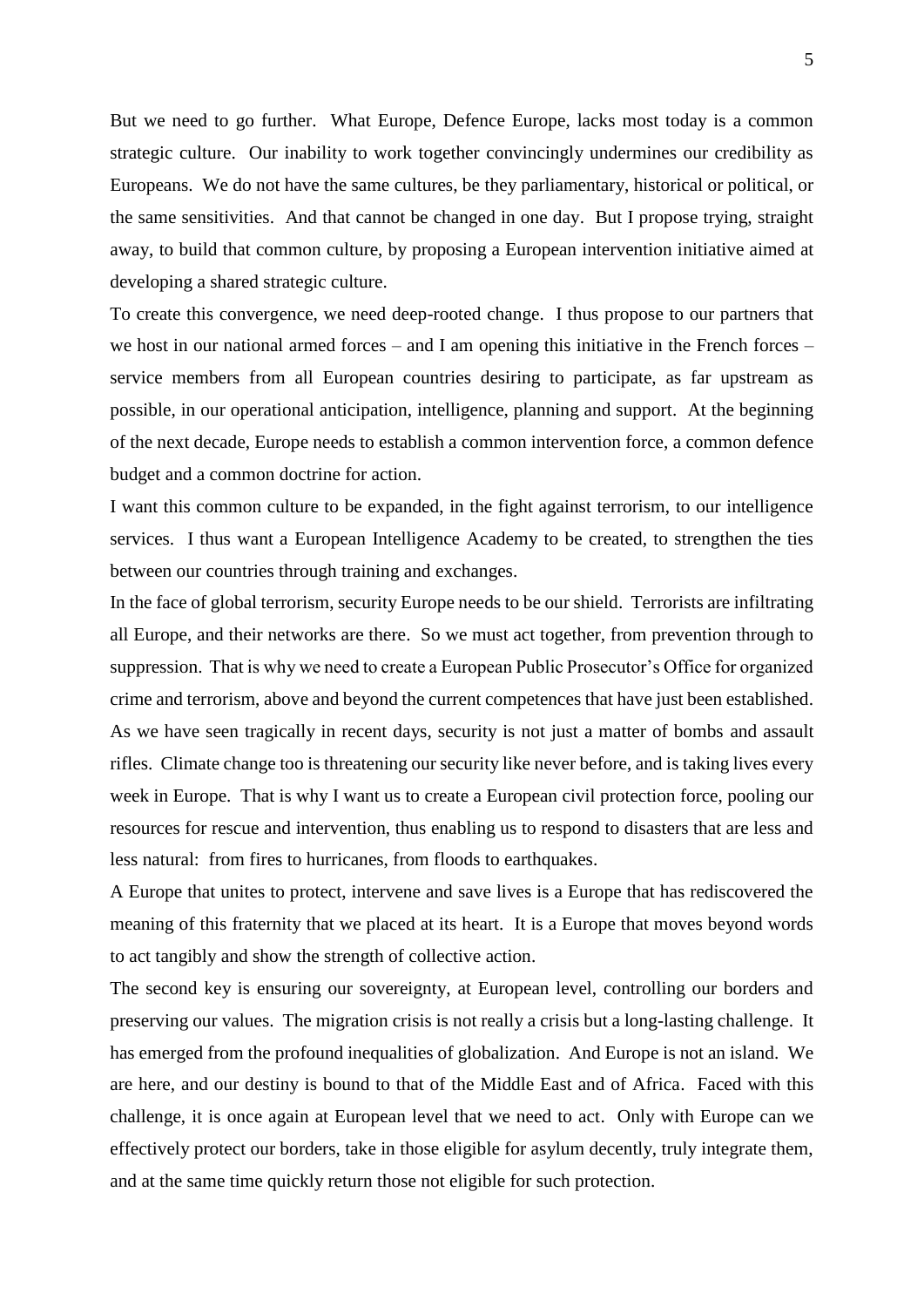So long as we leave some of our partners submerged under massive arrivals, without helping them manage their borders; so long as our asylum procedures remain slow and disparate; so long as we are incapable of collectively organizing the return of migrants not eligible for asylum, we will lack both effectiveness and humanity.

In the coming years, Europe will have to accept that its major challenge lies there. And we have only one choice, one alternative: closing in behind our borders, which would be both illusory and ineffective, or the construction of a common area for borders, asylum and migration.

That is why, in the coming year, I would like to see the adoption of the various texts that are being discussed for the reform of our migration policy. I would like a genuine European asylum office to be created that will speed up and harmonize our procedures. I would like us to at last have interconnected databases and secure biometric identification documents, for in France we currently process tens of thousands of asylum applications that our European partners have already refused. I would like a European border police force to gradually be put in place, to ensure rigorous management of borders across Europe and the return of those who cannot stay. And I would like us to finance – in solidarity – a large-scale programme to train and integrate refugees, for it is our common duty as Europeans to find a place for refugees who have risked their lives, at home and on their way, and we must not forget that.

But we need to do that without leaving the burden to the few, be they countries of first entry or final host countries, by building the terms for genuine, chosen, organized and concerted solidarity. And it is through this foundation and common area that I propose to achieve that.

This solidarity and care for effectiveness begins with the work of each of us. That is why, in France, I have launched a vast reform to better handle refugees; increase resettlements within our country; speed up asylum procedures, drawing on the German model; and be more efficient in necessary returns. France is already beginning to do itself what I want to see for Europe.

We also need to look further, and I want to say clearly that even the most robust borders and most ambitious security policy will not suffice to curb long-term migration flows. Only stabilization and development in countries of origin will dry them up. Today's great migrations are fuelled by the inequalities that have taken root and the resulting crises. While Europe needs a border, which we must protect and enforce, Europe must above all have a horizon. That horizon is its foreign policy, which needs clear priorities: the Mediterranean, the heart of our civilization, first and foremost. We have turned our backs on it, so as not to see its crises. But they are now scattered across the region.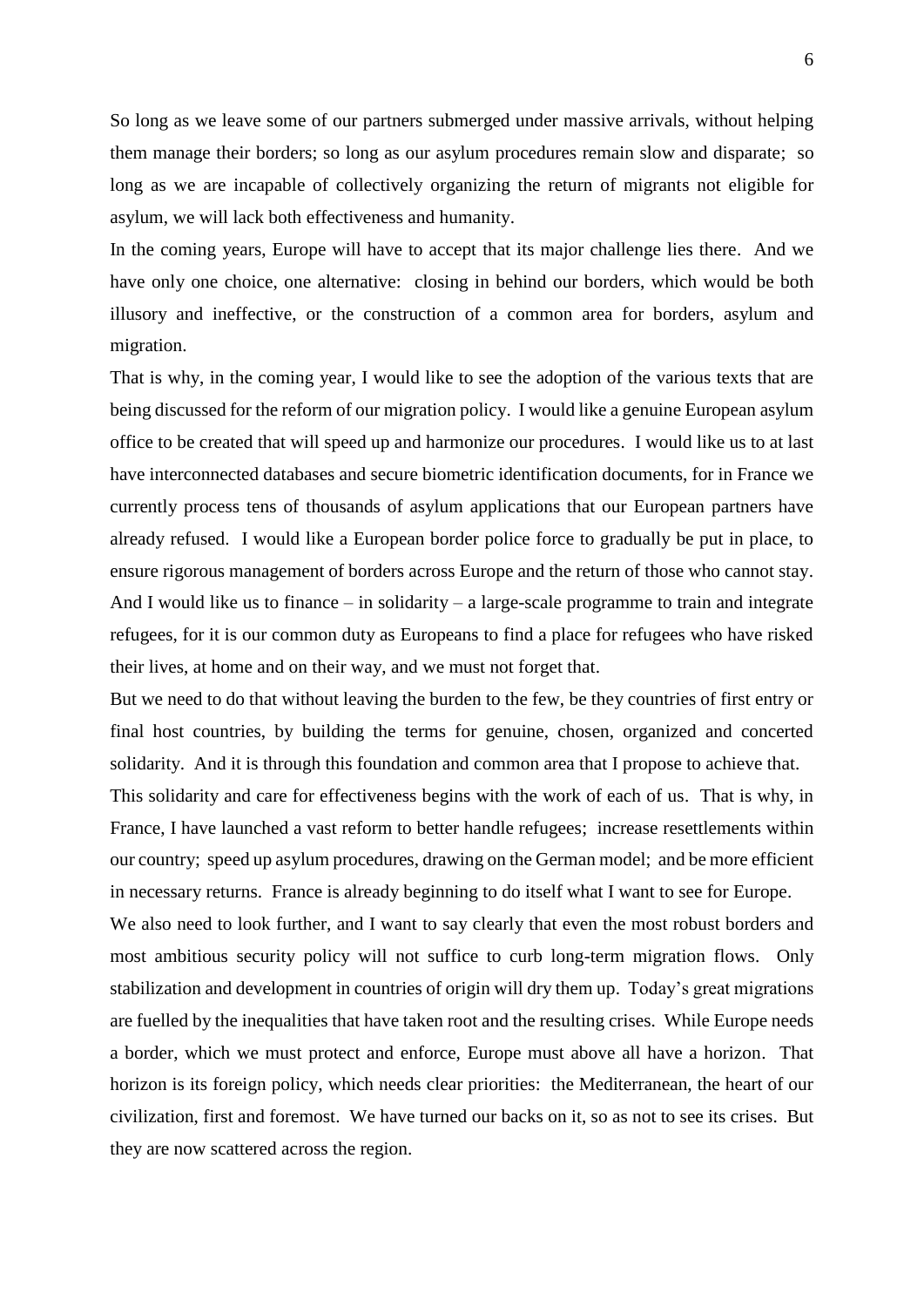Our common policy in the Mediterranean and in Africa now needs consolidating. In recent weeks, a few of us have sought to do so, constantly involving the European Union in the initiatives taken for Libya and for the Sahel. More generally, however, our European policy can no longer view Africa as a threatening neighbour, but as the strategic partner with which we need to confront tomorrow's challenges: youth employment, mobility, combating climate change, and technological revolutions.

I would like our partnership with Africa to be an aspect of the overhaul of the European project. Development aid needs to be increased. I have committed to that, for France, and we will increase it each time, year after year. We will also do it better, because sums alone do not a policy make, and on this subject we are often obsessed with symbols. And we tend to think that a development policy boils down to figures. We will work better with civil society.

But this official development aid also needs to be European, with renewed ambition, and as such I am prepared, I wish, to relaunch on new foundations the project for a European financial transaction tax, in order to finance this policy.

We know the debate off by heart. Why do these initiatives always end in failure? Because the technical arrangements we eventually choose penalize one country rather than another. So I have a simple proposal. There are two countries in Europe which have a tax on financial transactions. There is France, and I say that with all the more humility because it is one of my predecessors who established it. So let's take this tax, and generalize it across Europe, and I am prepared, even willing to give all its receipts to European official development aid.

But there is another country that also has a financial transaction tax: the United Kingdom, which long before us had what is known as stamp duty. Some fear unfair competition because, indeed, if we put in place a financial transaction tax that is excessive – something that was envisaged by certain predecessors for others – and damages our very ability to create economic activity, that is unsustainable. But if we decide, collectively, to adopt the British tax, nobody will be able to say that it creates disturbance or distortion of the European Union's competitiveness. No! So we should choose one or the other of these simple systems, with a wide base, but at last, do it! In any case, I will be doing my utmost.

You have understood that the third key to our sovereignty is this foreign policy, this partnership with Africa, this development policy that must guide us in founding a far-reaching project based on mutual investment, education, health and energy. If Europe fails to seize this opportunity, others will and if nothing is done, Europe alone will face all of the consequences.

The fourth key to our sovereignty is being able to address the first of the major global transformations, the ecological transition. This total transformation is revolutionizing the way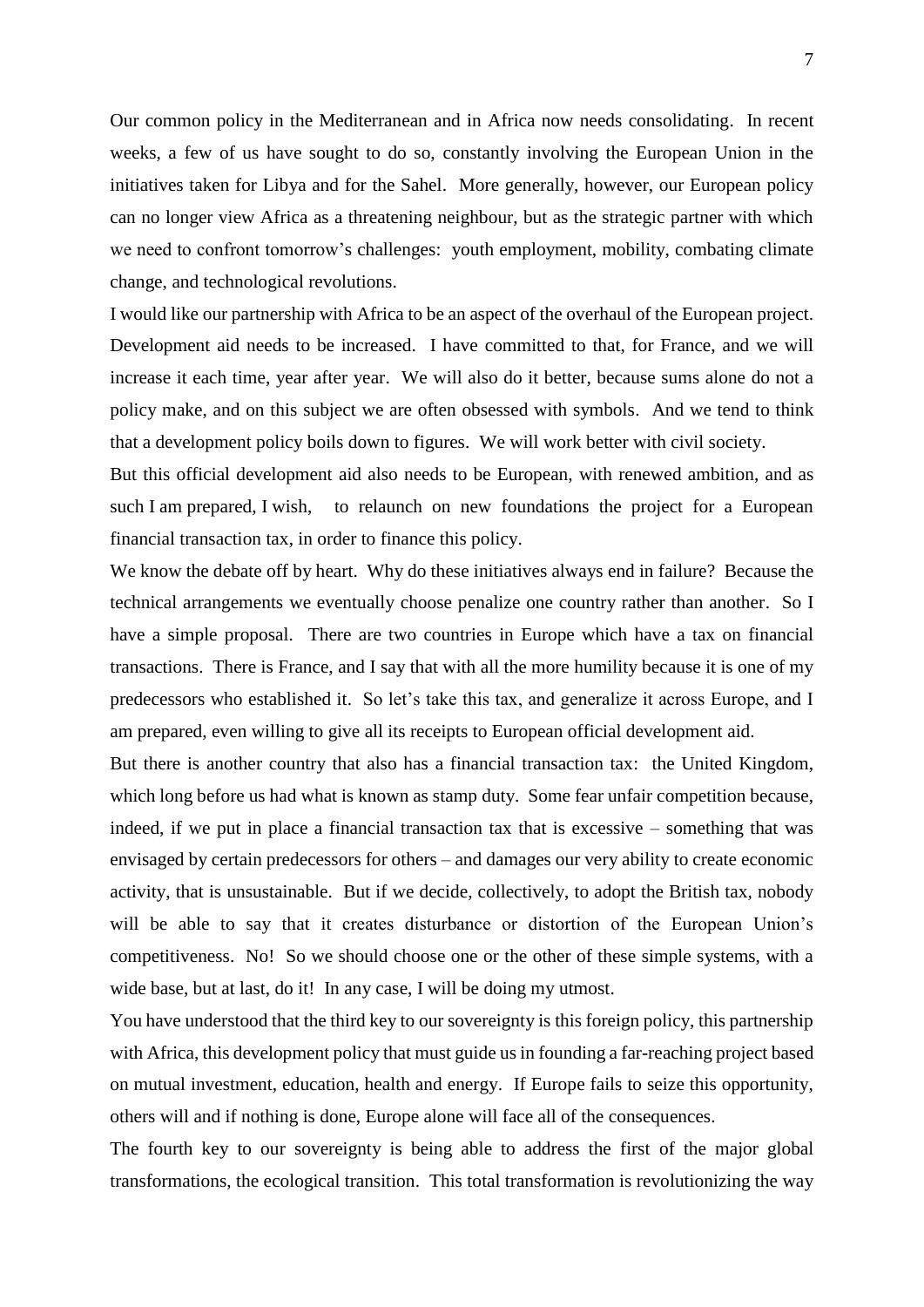we produce, redistribute and behave. Today Europe is in a period in between, but our choice is simple: do we want to continue producing as we have in the past, and defend a competitiveness against powers that are making this choice or have already done so, or do we wish to push forward and become leaders of a new production model that will not only be a model for the economy, but also a model for society and civilization, enabling a fresh perspective on inequalities and externalities of a society whose main victims of imbalances are the weakest and most vulnerable?

I have made my choice: I deeply believe that Europe must be a pioneer of an effective and equitable ecological transition. For this to happen, we need to transform our transport, our housing, our industries. For this to happen, we need to invest and provide powerful incentives for this transformation. It is first necessary to establish a fair carbon price, one that is high enough to ensure this transition. Here too, there will be a fight. Here too, there will be lobbies, resistance saying that it is a good idea but only a few euros. In the coming years, if we do not have a significant carbon price per tonne so as to develop very different directions for our economies, then it will be pointless.

Studies have shown that anything below  $\epsilon$ 25 to  $\epsilon$ 30 per tonne is not effective. It is towards this goal that we should work, and starting today, we must get organized to do so – this is crucial. A significant floor price, a genuine single price, a genuine transition to trigger this transformation of our economies, supporting sectors in need, supporting regions that will be victims of these changes with contracts designed to best address the needs on the ground that will help to promote regions where outdated production models are the most prevalent so that they can benefit from the creation of new jobs.

This transition also means having a European energy market that really works, therefore finally wanting and fostering interconnections. For a long time, we slowed their progress, here too, because it was not necessarily one of our core corporate interests. We need, with Spain, with Portugal, with all of our neighbours, to develop these interconnections. Why? Because in certain seasons, when renewable energy is produced in large quantities, we must ensure that all of Europe benefits. At other times, when nuclear energy is indispensable, low-carbon – nocarbon – and low-cost, we must also pool the benefits. We will have a European energy market that functions more efficiently if at last we swiftly develop these interconnections.

If this strategy is to be successful, we must also ensure that our manufacturers that are most exposed to globalization are on an equal footing with competing companies and industries from other regions in the world that do not have the same environmental requirements. That is why we should have a European border carbon tax; it is crucial.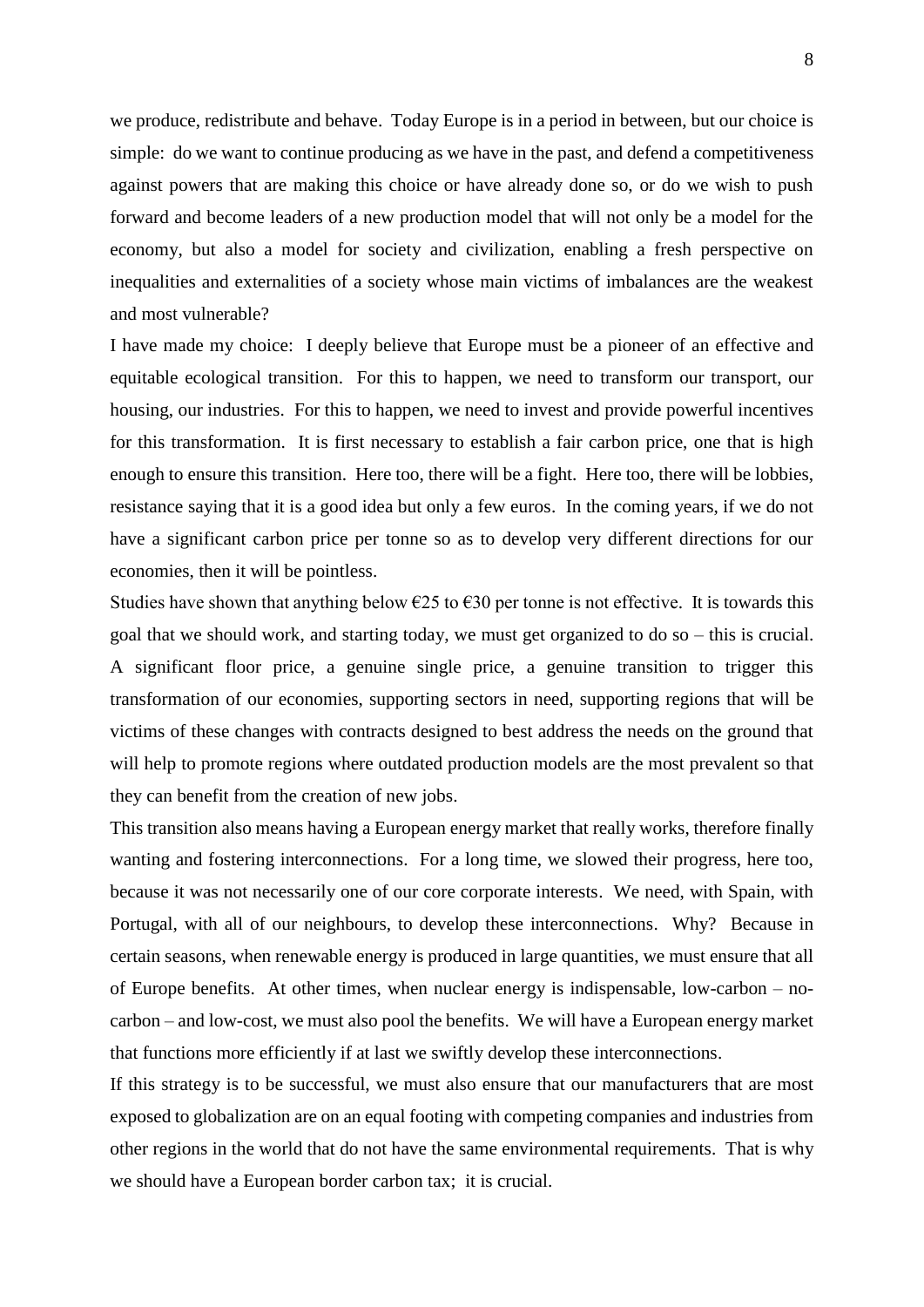The floor price, interconnections, the regional transition contract and border carbon tax are the four pillars of this ambition for energy in Europe. All of this cannot be done in a day, I am aware of the resistance of some, but if we refuse to talk about it or move in this direction, I know one thing: it will never be done. Yet we can give ourselves a firm goal: in five years, in 10 years, we can build transitions to accomplish this, but starting today, let's move forward. Europe must spearhead this energy transition and it needs this ambition, this unified market to build this model.

This European ambition must of course not be solely defensive. That is the reason I am also proposing that a European industrial support programme be established for clean vehicles and that common infrastructure be deployed to make it possible to cross Europe without damaging it. We need new large-scale projects and this is one that will reconcile our core industrial ambitions in the area.

A Europe that ensures our demanding vision of sustainable development is also a Europe of food safety and sovereignty, and I have deliberately placed this ambition here. We must ask ourselves the right questions, without taboos: is our Common Agricultural Policy protecting our farmers and our consumers? I look back at recent years, I do not completely have the feeling that it is, and we have come to this paradoxical situation in which the CAP has become a French taboo while our farmers continue to criticize the way it works.

Agricultural policy should not be a policy which over-administers all of the European Union regions, all of the sectors and quite often, an income policy roughly accompanying the transition and producing at times complex plans that we have trouble explaining to our peoples.

European agricultural policy must make it possible for farmers to make a decent living and protect them from market vagaries and major crises; it must help them evolve over time and build responsible agriculture. There will always be several agricultural models in Europe and I would like to see every country be able to support this transformation on the basis of their ambitions and preferences. And this new Common Agricultural Policy, so as not to be bureaucratic and unfair, must be the instrument of agricultural transition, of our sovereignty in the face of the major challenges of globalization. It must restore vitality and ambition to our rural regions.

In other words, I would like us to engage with assurance and originality in a Common Agricultural Policy with two important objectives: protecting us from these considerable risks and volatile global markets that could threaten Europe's food sovereignty; and promoting the major European agricultural transition and giving countries more flexibility in organizing their regions and sectors, reducing bureaucracy, and, at regional level, allow for more flexible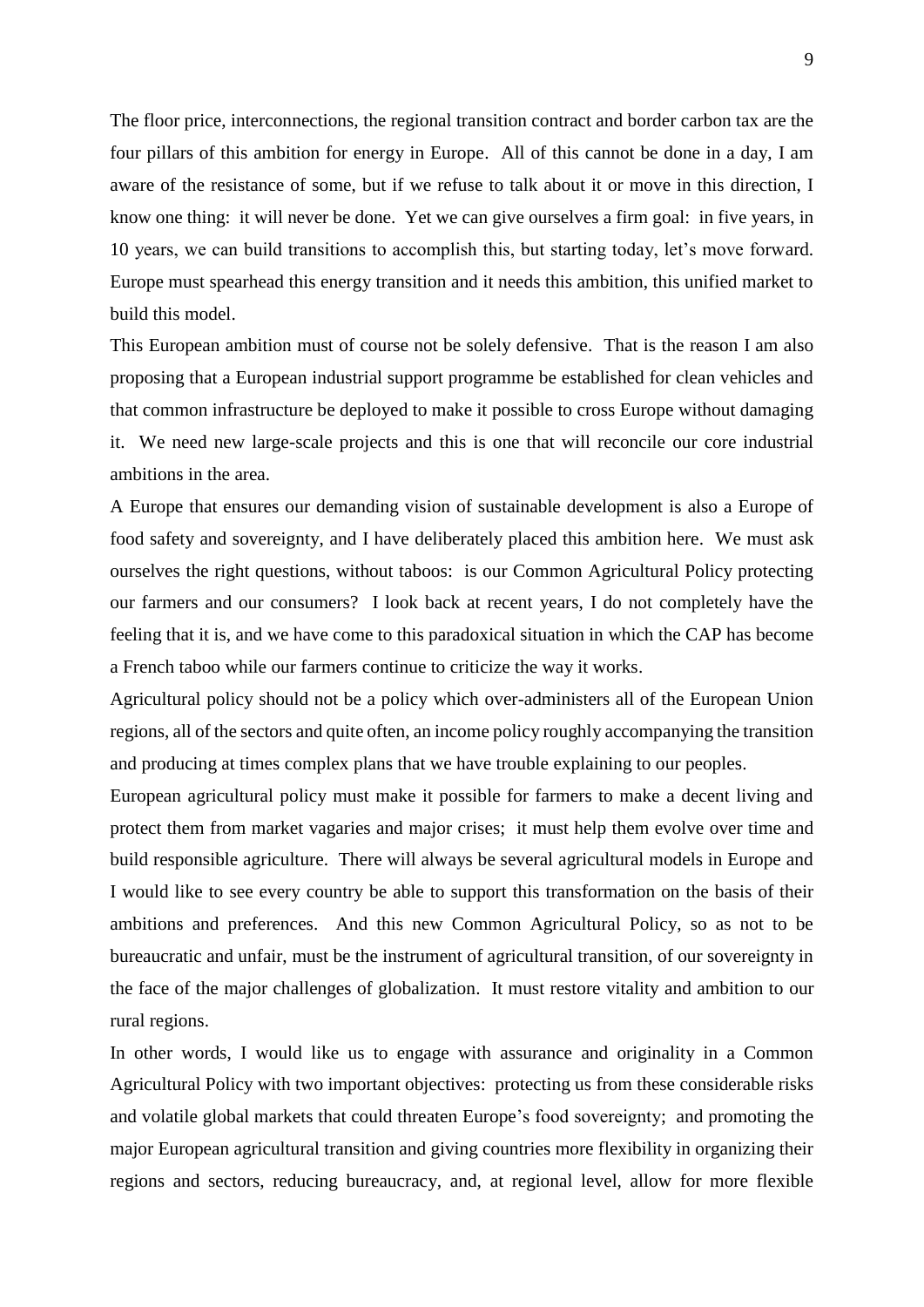support for industries, wherever choices – which remain collective choices on the ground – are necessary.

What Europeans are demanding is to be able to have confidence in the foods and products they use on a daily basis, and that is part of the food safety I was talking about. And here too we see that acting at European level is vital. This summer we experienced this with what has been called the egg crisis. We saw that when something goes wrong somewhere in Europe, because of our integrated market, it has consequences everywhere in Europe that can cast doubt on our food safety, with a perfectly legitimate demand on the part of our citizens to be truthfully informed about these topics in real time.

We therefore should establish a European investigation and inspection force to tackle fraud, ensure food safety, and ensure compliance with quality standards throughout Europe. This transformation, we must also carry it out. And in this respect, I support the choice of President Juncker to end double food standards throughout Europe and ensure that this investigation and inspection force is the driver of this legitimate convergence.

What Europeans are demanding is to be able to have confidence in the experts that are providing us information. Our recent debates on glyphosate and endocrine disruptors have proven the need for European scientific assessment that is more transparent and more independent, with better-funded research so that risks can be identified and alternatives proposed. This is crucial. Today we have political debates that, at times, seek to take the place of scientific debate. Science must provide information on the dangers but also independently and transparently indicate scientifically proven alternatives. In no case must science be eclipsed to the benefit of political commitments which then become remarks by "experts" or words of authority; nor must it give way to public discourse which coincides with that of lobbies or industrial interests and makes the collective decisions our citizens expect of us less transparent.

The fifth key to our sovereignty concerns digital technology. This challenge is also one of an extensive transformation of our economies, our societies and our very imaginations. The digital transformation is not a sector of activity, it is not a contemporary anecdote, and Europe has a great deal to both lose and gain from it. Europe has this singular attachment to a continuous balance between freedom, solidarity and security, and this is precisely what is at stake in the digital revolution. Europe, which established a catch-up economic model after the war, must take the lead in this revolution through radical innovation. So yes, throughout Europe, we must do everything in our power to have these digital champions, to attract talented scientists and entrepreneurs.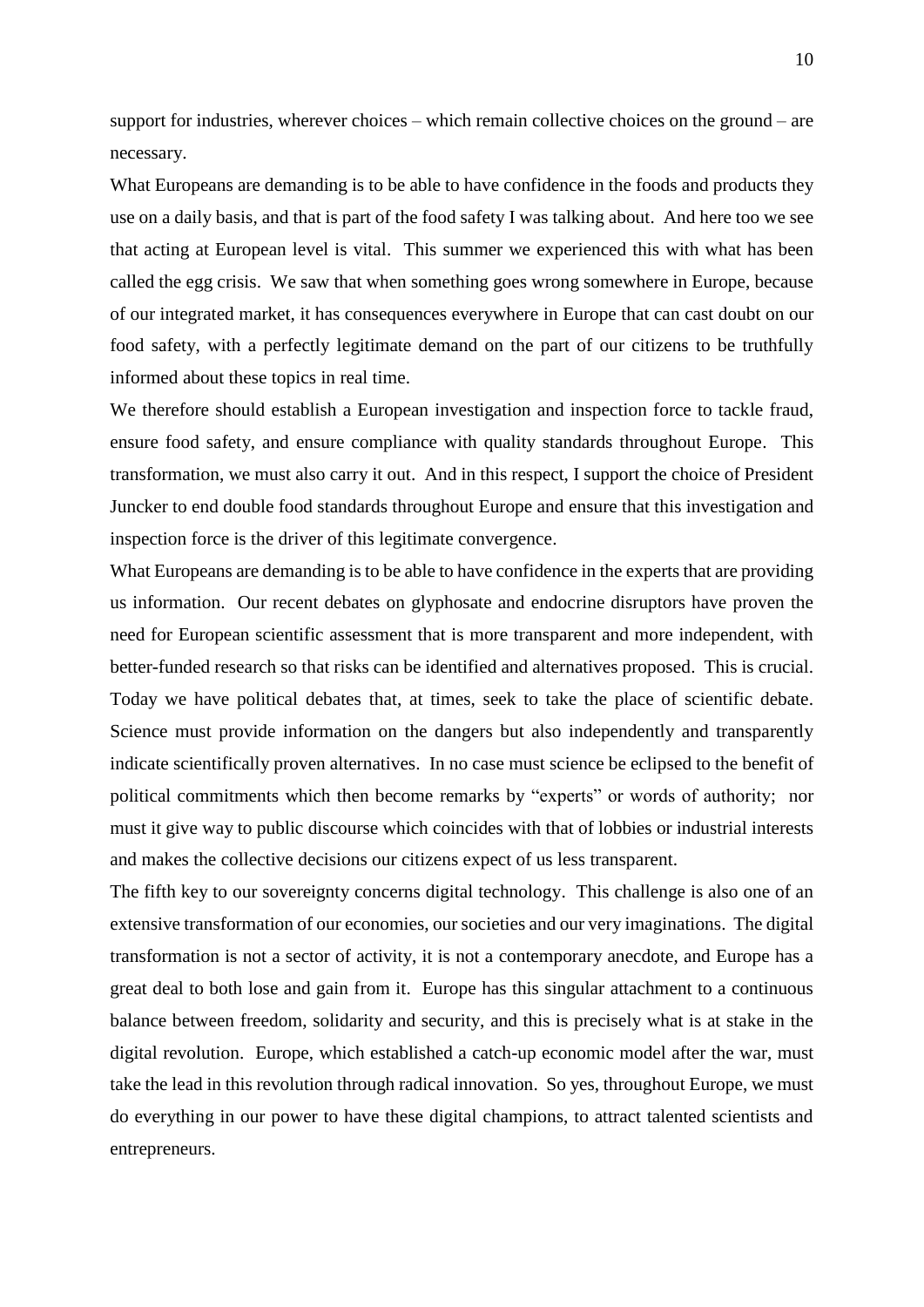I know that some people do not agree with this. It is the economic policy that I wish to conduct in France. We are no longer living in times in which our economies can develop as if they were closed, as if talented people no longer moved around and as if entrepreneurs were tied to a post. We can regret this, but this is how it is. This digital revolution is being led by talented people and it is by attracting them that we will attract others. This is the direction the government is taking and what the Prime Minister, the Minister of the Economy and Finance, and the Minister of Innovation, Higher Education and Research, among others, are advocating within the government.

We will press on with these reforms, but Europe also needs to have ambition in this area. I want Europe to take a leading role in this revolution through radical innovation. I propose that, over the next two years, we create a European agency for disruptive innovation in the same vein as the Defense Advanced Research Projects Agency (DARPA) in the United States during the conquest of space. This must be our ambition. Today, we have a unique window to do it. We must drive this ambition, finance research in new areas such as artificial intelligence, and accept risks. Such an agency would make Europe an innovator and not a follower.

And rather than bemoaning the fact that the current leaders in the digital technology are American, to be followed by the Chinese, we must create European champions, we must invent in this global upheaval fair securities and efficient regulations. I want a Europe which succeeds in this digital transition, but it is disrupting our points of reference and our economic and social organization. And today, this digital continent has no standards, or more precisely, it has a law: the survival of the fittest. It is Europe's responsibility to define its regulatory framework so as not to effectively be subject to the survival of the fittest here.

To this end, the digital single market project is a unique opportunity which we must take to create the methods which will allow us to defend the rules protecting our individual freedoms and confidentiality to which everyone is entitled, which will allow us to protect our companies' economic data and create European regulations which will at the same time provide legitimate protection to persons and companies, which will allow European actors to emerge in a fair market and which will help compensate for the deep upheaval in the traditional economy sometimes created by this change. Major digital platforms and data protection are at the core of our sovereignty in that regard.

Can the same be said of taxation? This is a debate we must have, because I fully believe in this innovation economy, I fully believe in an open world, but an open world is only worth having if there is fair competition! And we cannot accept having European actors who must pay tax,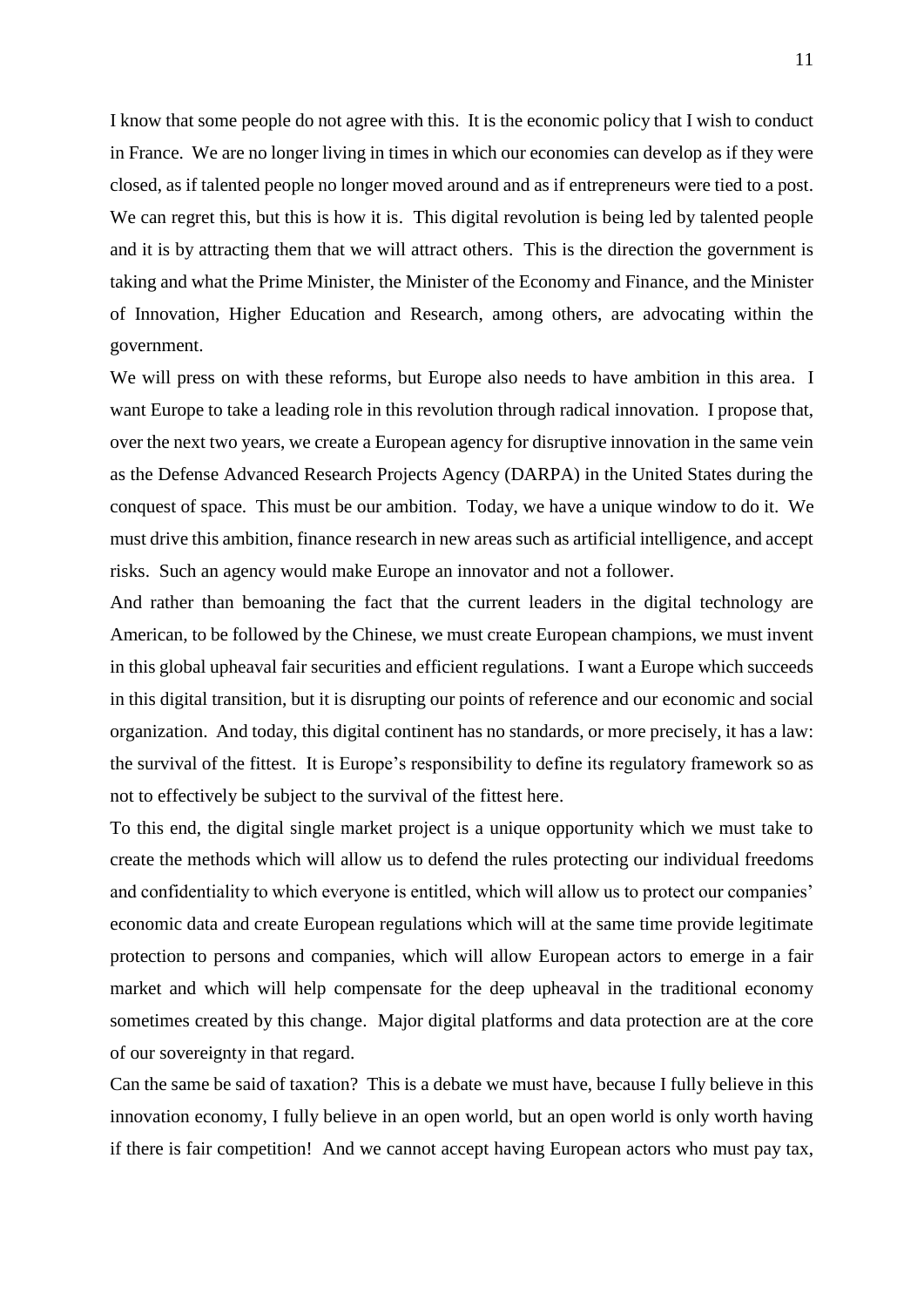while their international counterparts do not, and digital actors who pay no tax competing with traditional economy actors who do pay tax!

To that end, France, with its partners, has begun supporting an initiative at the level of economy and finance ministers which I would like to see extended to heads of state and government level, namely the taxation of value created, where it is produced, which will allow us to overhaul our tax systems and to stringently tax companies which relocate outside of Europe for the specific purpose of avoiding tax. This is a fair tax because it taxes across countries the amount of value which is created in each, and simply recalls a fundamental element of our common and democratic philosophies: that there are common goods to be financed and that all economic actors must play their part. In the new economy, there can be no actors who are stowaways from the contemporary world because, as we know, this new economy also creates upheaval and inequality, disrupts territories and therefore creates situations which require compensation and support which the public authorities must be able to resolve. It is therefore fair and legitimate that when they make profits elsewhere, they contribute to this solidarity where they create value.

As you can see, I do not want Europe to simply succeed at this digital transition, but to build a fair framework for it, a framework which will allow us to uphold our values, the fundamentals of our civilizations and the essential economic balances. That is why in this digital Europe we must also defend our copyright, and wherever it exists, we must defend the value created by those who truly create it. And copyright is not a debate from another era, it is not an outdated debate. People stigmatize France by saying "we already know what you're going to say, you're going to talk to us about copyright." As talented directors from around Europe know, without our European imagination – and I will return to that in a moment – Europe is no longer itself; but this is also a question of justice.

Would the digital continent therefore be the only one where the value created does not lie with whoever truly creates it, but rather with whoever transports it, whoever brings it to its final consumer? So if we are here today, if we have addressed all the challenges I have just mentioned, if we are still standing, it is because we have had emotions, a common culture, because the authors are the people who etymologically hold what is most important to us and who hold true authority in Europe. Copyright must therefore be defended in this contemporary digital space. And it is the dignity of Europe, its very ability to exist and not to break up into a continent of similar states that means that, to succeed in this transition, we must defend fair remuneration for all authors and for all forms of digital creation.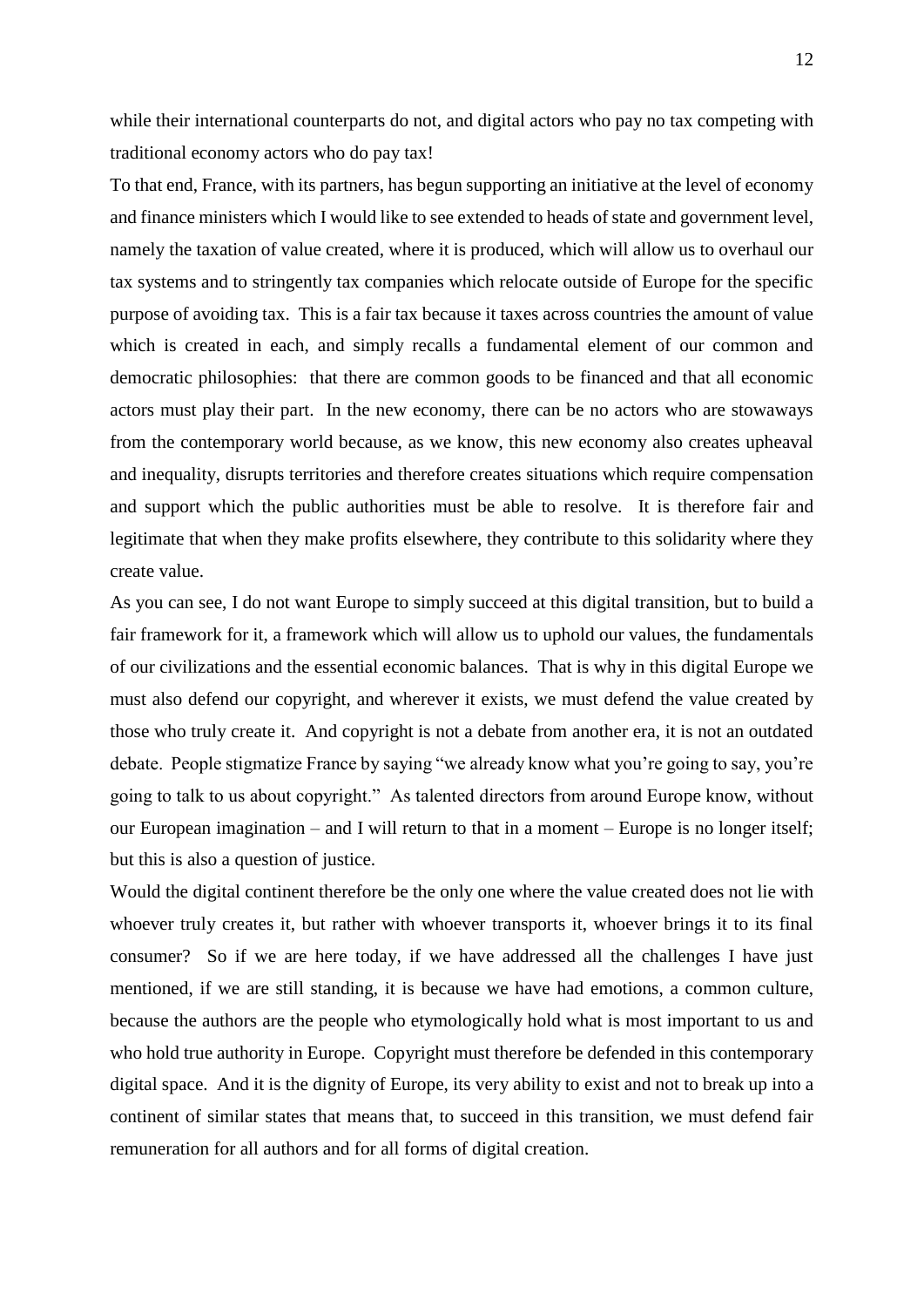The final key to our sovereignty is industrial and monetary economic power. Making the heart of Europe an economic and industrial power naturally requires the energy and digital technology policies I have just mentioned. It also means having an ambitious space policy and consolidating a competitive European industry on a global scale. But long-term economic power can only be built around a single currency, which is why I am so firmly attached to the ambitions of the eurozone. I am not ashamed of belonging to the eurozone, I'm sorry if some people are, and I think that it neither relieves nor pleases any non-eurozone EU member state that those who share the euro are afraid to say that they do so in order to do something with it. Because it is through this Economic and Monetary Union, at its heart, that we can create the heart of an integrated Europe. I know there are questions and concerns about this issue, and I want to be clear: the fundamental goal is not to find a mechanism which will magically solve all our problems, if there were one, we would have already created it. It is not to pool our past debts, nor to solve public financing problems in one state or another, it is to reduce unemployment, which still affects one young person in five in the eurozone. So what we need is a long-term economic and political strategy, and our challenge within the eurozone is to work out how to make it an economic power which can compete with China and the United States, and how to achieve what for the past 10 years we have failed to do: to create jobs and ensure that today's generation of young people are not destined for unemployment because of our failures and instability!

To achieve this, we must all assume our responsibilities, which is why in France we have begun unprecedented reforms – I had announced them, and the government is now implementing them. Reforms in the labour market, vocational training and financing the economy will allow us to create growth and employment and to do what we need to do in France. Because no one would listen to us for a second if our European ambitions were merely a means of fixing our domestic problems. That is not their purpose, and in light of what we are doing in France, I will not allow anyone in Europe say that France now has no legitimacy to propose measures. We are making reforms, we are changing the face of our country, but we are doing so with a European ambition. I have no red lines – I only have horizons.

And I am shouldering and will continue to shoulder France's responsibility, because it is in the interests of France and Europe, but we also need common rules and instruments. We need convergence and stability through national reforms, but also by coordinating our economic policies and a common budget. If we want to reduce our differences and develop our common goods – everything I have just mentioned, security, protection in the context of migration, digital transition, ecological transition, a genuine development and partnership policy – these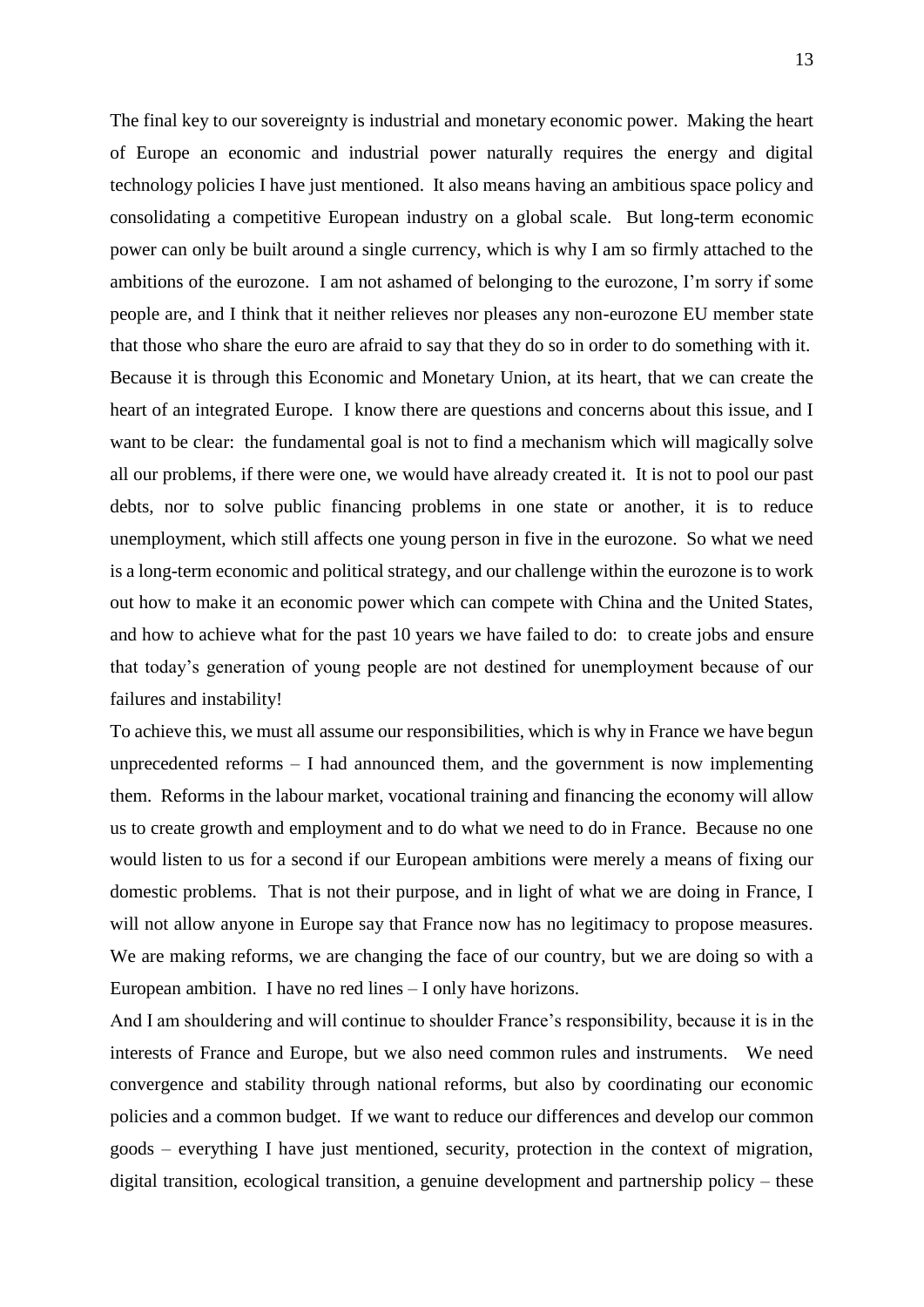common goods, foremost among which is our currency, must be financed. And we therefore need more investment, we need the means to provide stability in the face of economic shocks, as no state can tackle an economic crisis alone when it no longer controls its monetary policy. So for all these reasons, yes we need a stronger budget within Europe, at the heart of the eurozone.

This budget's resources must reflect its ambition. European taxes in the digital or environmental fields could thus form a genuine European resource to fund common expenditure. And beyond that, we must discuss partly allocating at least one tax to this budget, such as corporation tax once it has been harmonized.

The solidarity required for a budget must be combined with increased responsibility, which starts by observing the rules we have set ourselves and implementing essential reforms.

A budgetmust be placed under the strong political guidance of a common minister and be subject to strict parliamentary control at European level. Only the eurozone with a strong and international currency can provide Europe with the framework of a major economic power.

So let's look at the issue the right way round: if the euro is to become the currency of all EU member states once they meet the criteria, we must quickly create a strong, efficient, inclusive eurozone, and this strength will benefit all who join it in the future.

The real issue here is unity. European unity – forged through Franco-German reconciliation and the reunification of Eastern and Western Europe – is our greatest success and most precious asset. In addition to these six battles for sovereignty, it is the battle for unity I want to lead. We will never have a strong, sovereign Europe if it is not united and coherent in itself. If we lose this unity, we risk falling back into our deadly divisions and destructive hegemony. Our challenge is to remain united without chasing uniformity.

Europe's 28 nember states cannot operate like the original six-member bloc. Our project, the future of our peoples cannot be based on the lowest common denominator. If we are to cultivate the desire to push ahead and ensure Europe's progress benefits everyone, we need to constantly accommodate the driving ambition of some while allowing others to move ahead at their own speed. Solidarity and culture are the cement that will bind us together and keep us from fearing the progress of the precursors. I would like to stress the idea of solidarity, because while we have talked at length over the past ten years about responsibility in Europe, we have neglected the solidarity between us.

Europe and its single market – its foundations – are not a race to the bottom, as we thought in the early 1990s, distorting the ambition of the common market, giving the idea that it was an environment for the lowest bidder: it was the diktat of a market that had lost its sense of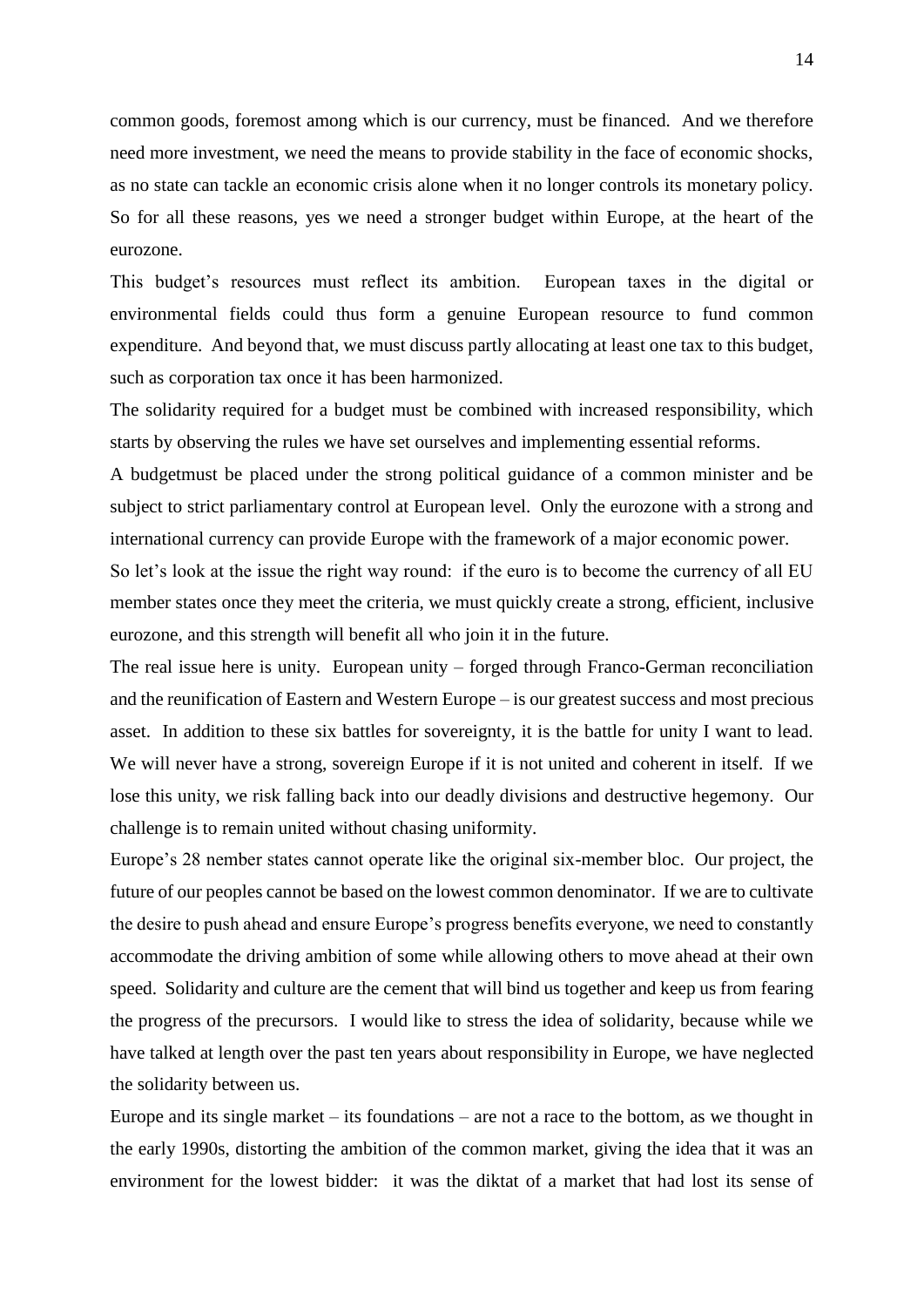direction! This is not what the common market, Europe's essence, is about. As Jacques Delors said, it is meant to "create competition that stimulates, cooperation that strengthens and solidarity that unites" – all at once. We must strike that balance again, without which unbridled competition will become unsalvageable discord.

This is the aim of my current combat to revise the Posting of Workers Directive, which is no minor issue at a time when France is also striving to reform its labour market. We must revitalize labour relations, but I will never do that if I cannot defend those who work in the face of social dumping. Europe does not currently protect against social dumping and we have allowed a European market to develop that runs contrary to our labour market's very philosophy of unity. No matter where I go in Europe, no one is pleased with this situation.

Reforming this directive is a fight for justice and social convergence in Europe. In this respect, I applaud Jean-Claude Juncker's proposal to create a European Labour Authority to ensure that rules are enforced. Such an authority is necessary, but we must go further and establish genuine tax and social convergence.

To do this, I have two concrete proposals. The first is corporate taxation. Efforts are already under way, but we must work faster to harmonize the tax base. And France and Germany should be able to finalize plans within the next four years. We have the opportunity of a clear mandate – let's move forward with this. However, it goes deeper than this: we cannot have such disparate corporation tax rates in the European Union. This tax divergence fuels discord, destroys our own models and weakens all of Europe.

This is why I would like to see a binding rate range that member states must commit to ahead of the next European budget in 2020. Compliance with this corridor would determine access to the European Cohesion Fund, because members cannot enjoy European solidarity and play against the others at the same time. I commend the European Commission's recent initiatives in this regard and, through the efforts of Margrethe Vestager and Pierre Moscovici, its push for certain players and countries to make changes. We must go further: we cannot have lower corporation taxes financed by our structural funds. Doing so is to take Europe backwards, to encourage division.

My second proposal is to develop true social convergence and gradually bring our social models closer together. Doing so is entirely compatible with our global competitiveness. I don't see any contradiction between these ambitions. Because we must see the world as it is. A few years ago, some people would say "you know, a pan-European ambition is a bad idea; competitiveness is our priority." Those who tried lost their people's trust. What did the British people say ahead of the Brexit vote? The British middle class said "your competitiveness is all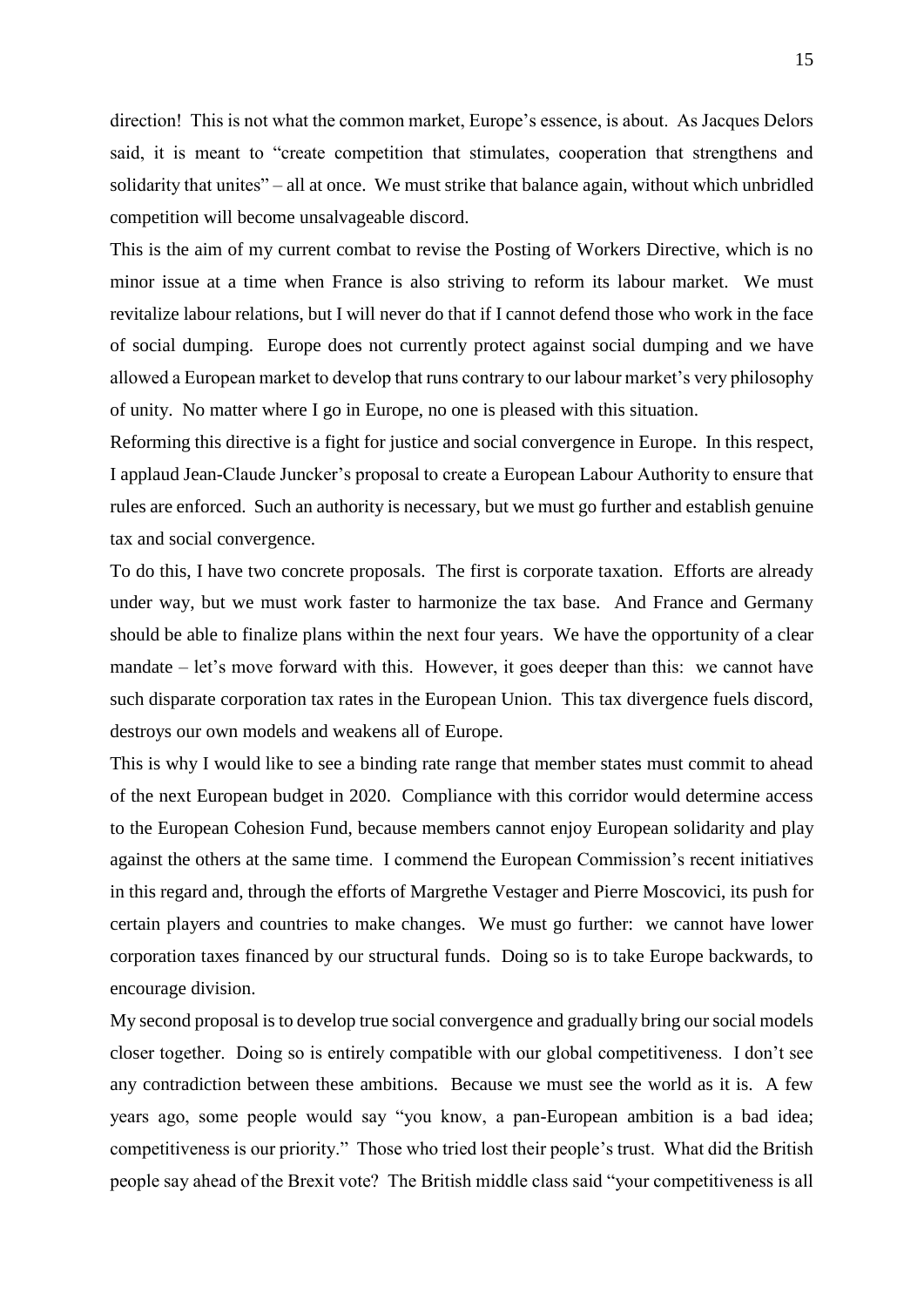good and well, but it is not for me. The attractiveness of London's financial centre is not for me." When you listen closely, what were the American people really saying? "This open America, this competitiveness that you have sold us, isn't made for us, the middle classes." Isolationism is gaining ground, wherever democracies have taken this no-holds-barred approach to competition as far as it can go.

So in Europe, we need a revamped social model: not one stuck in the twentieth century, and not that of a catch-up economy. We need to set out the terms at European level, as this is the right scale for this battle. I would like to begin talks as early as November to define the common minimum European social standards, and to build that floor I would also like to build rules for convergence. We should establish a minimum wage that takes into account the economic realities of each country, while gradually moving towards convergence.

Our social contributions are too disparate today, and when workers are posted to other countries, the main source of inequality among inequality today is these contributions. This is why, above and beyond the reforms on posted workers I would like to see by the end of the year, I propose that the higher rate of social contributions should be paid, but to the home country. This money would go into a solidarity fund for the less wealthy countries to support their convergence.

In the coming months, we need to define simple and relevant social convergence criteria to guide the 2020 budget debate and enhance consistency in the structural funds. We also need to create access conditions to the market and this budget at the heart of Europe, because it is through this convergence that we must integrate the solidarity I spoke about earlier.

This is what solidarity that unites is: a fair, protective and ambitious Europe. Monnet wanted to unite people. Sorbon called on people to live together in harmony. The goal remains the same. That is to what we must always return.

The strongest cement that binds the European Union together will always be culture and knowledge. This Europe, where every European recognizes their destiny in the figures adorning a Greek temple or in Mona Lisa's smile, where they can feel European emotions in the writings of Musil or Proust, this Europe of cafés that Steiner described, this Europe that Suares called "a law, a spirit, a custom", this Europe of landscapes and folklores, this Europe of Erasmus, the continent's preceptor, who said every young person should "travel the continent to learn other languages" and "unlearn their natural boorish ways", this Europe, which has lived through so many wars and conflicts: what holds it together is its culture.

Our fragmentation is only superficial. In fact, it is our greatest opportunity. Instead of deploring our many languages, we should make them an asset. Europe must be a place where all students can speak at least two European languages by 2024. Instead of lamenting the divisions between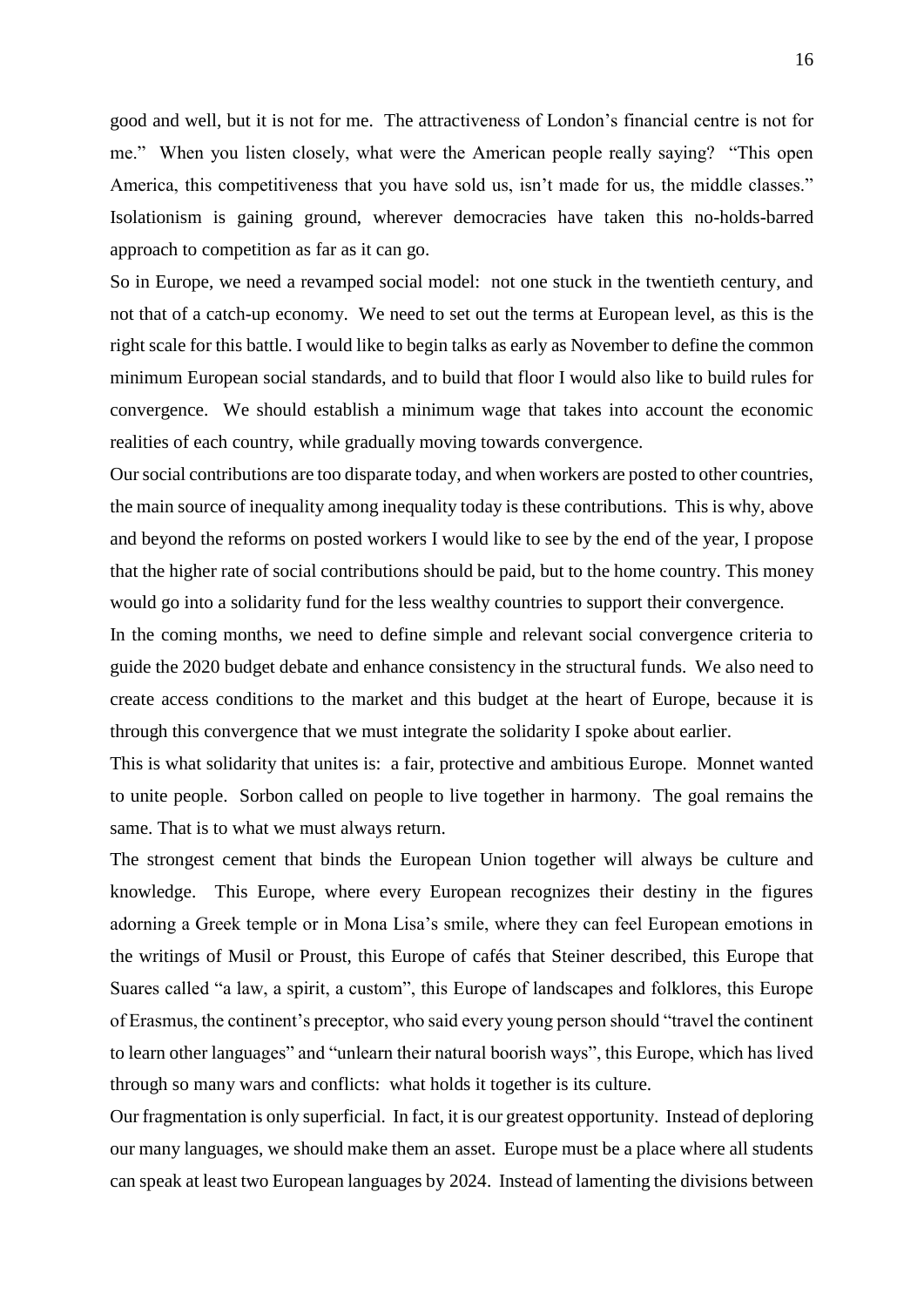our countries, let's step up exchanges. In 2024, half of students in a given age group should have spent at least six months in another European country by the time they are 25, whether they are university students or learning a trade. In this place where pioneers, like those in Bologna, Montpellier, Oxford or Salamanca, believed in the power of learning, critical thinking and culture, I want us to be worthy of this grand design.

I believe we should create European Universities – a network of universities across Europe with programmes that have all their students study abroad and take classes in at least two languages. These European Universities will also be drivers of educational innovation and the quest for excellence. We should set for ourselves the goal of creating at least 20 of them by 2024. However, we must begin setting up the first of these universities as early as the next academic year, with real European semesters and real European diplomas.

We should begin creating these ties from high school. I want us to begin harmonizing and mutually recognizing secondary diplomas. As we have already done for university students through the Bologna Process, let's launch a Sorbonne Process to create a programme accommodating exchanges, changes and transitions throughout the European secondary-school system.

Because as Mounier said, "that which is universal speaks to people in several languages, each of which reveals its own singularity." These initiatives are not acts of resistance. They are acts of conquest for future generations. Because what remains at the end is that which unites people! It is this collegiate life together that you will experience in Paris, Milan, Berlin or Gdansk. This is what matters, what makes up this European cement, this unbreakable tie that holds Europe together, so that when governments lock horns, when policies change, there are women and men who can carry these shared histories on.

But most of all, I want you to understand that it is up to your generations to build this Europe in several languages. A multilingual Europe is a unique opportunity. Europe is not a homogenous area into which we must all dissolve. European sophistication is an ability to see all the many parts without which Europe would not be Europe. But it is also what makes Europeans, when they travel, more than just French, just Greek, just German or just Dutch. They are European, because they have inside of them this universalism of Europe and its multilingualism.

Europe must be shaped by these languages and it will always be made of the untranslatable. We must work hard to keep this. Political and journalistic debate is fuelled by untranslatable notions. Let me share with you something I've learned: tomorrow, some people will be seeking out the small divergences and the debates around this speech, and those without any ideas of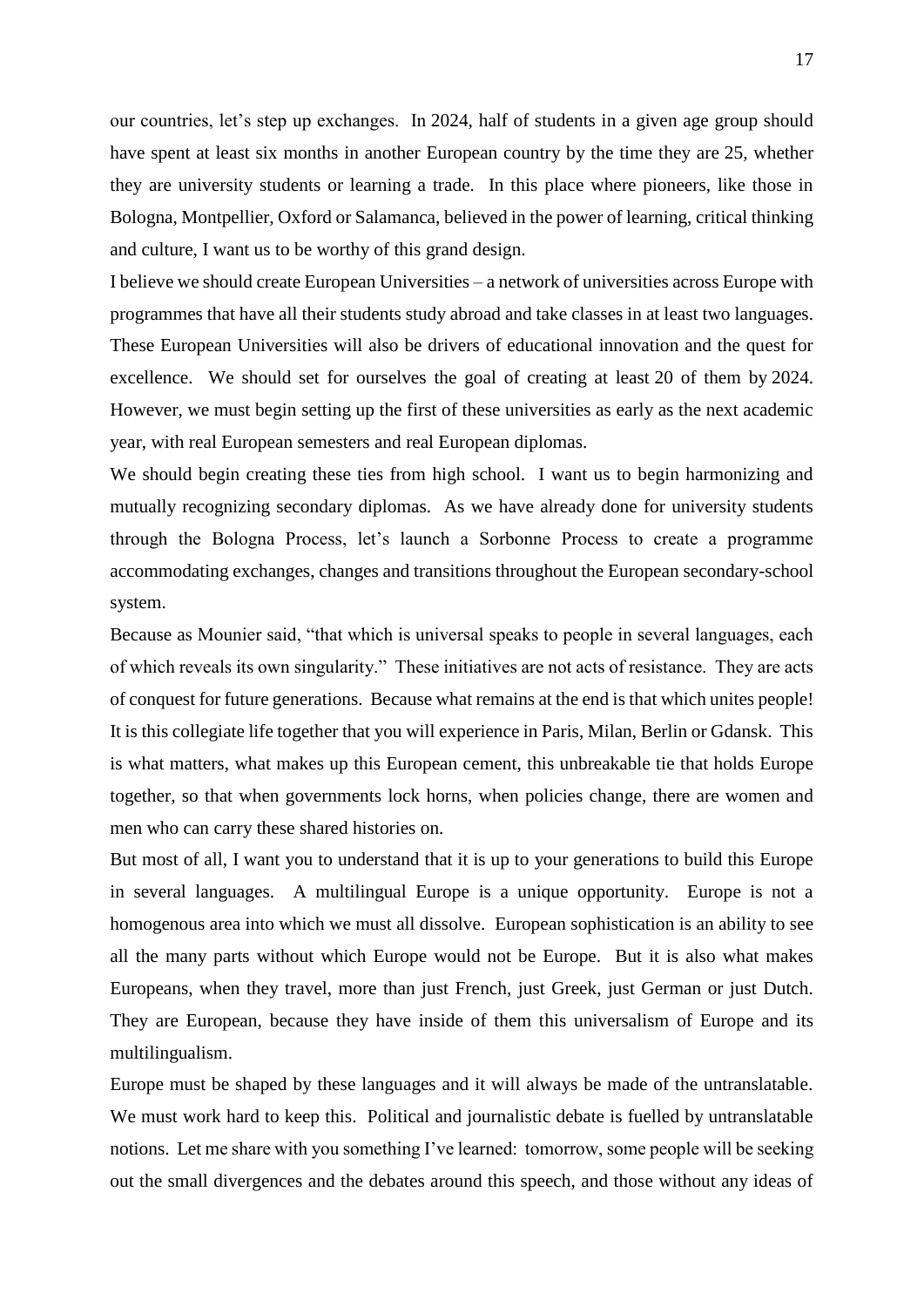their own will be focusing on the sticking points, saying "look, there. . .". But I've noticed that, while there are indeed sticking points at times, they are often not about fundamental issues. They are about something untranslatable, something that stems from a difference in language, in culture. The word "debt" is a perfect example: it does not have the same meaning or implications in France as it does in Germany. We need to consider this when we speak to each other.

Our political debates are always more complicated in Europe than in the rest of the world. Because, in some ways, the European Sisyphus always has his untranslatable burden to roll up the hill. But this untranslatable burden is in fact an opportunity. It is the mysterious part inside each of us, and it is the part of us that trusts in the European project. It is the fact that at a given moment, despite not speaking the same language and having these unfamiliar and complex differences, we decide to move forward together instead of letting those things drive us apart. I champion this untranslatable quality, our complex differences, because I want to imagine Sisyphus happy.

In the end, it is the young people of Europe who must ensure the movement of ideas and people, who must want Europe. This is what has always united us, more than rigid rules or borders. This is why we must trust in Europe, in what all of us have learned over the centuries, to find the path of this unity.

Finally, the essence of the European project is democracy. I would even say that it is its greatest strength, what really fuels it. As in the 1930s, democracy is being accused of weakness. In Europe today there is a fascination with "illiberal" democracies. There is a fascination with brutal unilateralism, because Europe has supposedly become ineffective, and with it democracy. I will tirelessly argue the opposite.

For Europe, sovereignty, unity and democracy are inextricably linked. And those who think we could choose sovereignty without democracy are mistaken! Those who think we could simply, casually, create democratic "gimmicks" without wanting a project of sovereignty and unity are equally mistaken! We must promote this indivisible triangle.

But I am telling you very emphatically this afternoon that we have drawn a line under one form of European integration. The founding fathers built Europe in isolation from the people, because they were an enlightened vanguard and perhaps because they could do that, and they made progress by proving subsequently that it worked. Perhaps they enjoyed a trust that is no longer exclusive to leaders; that is how things are. They lived in another time, when means of communication were not the same.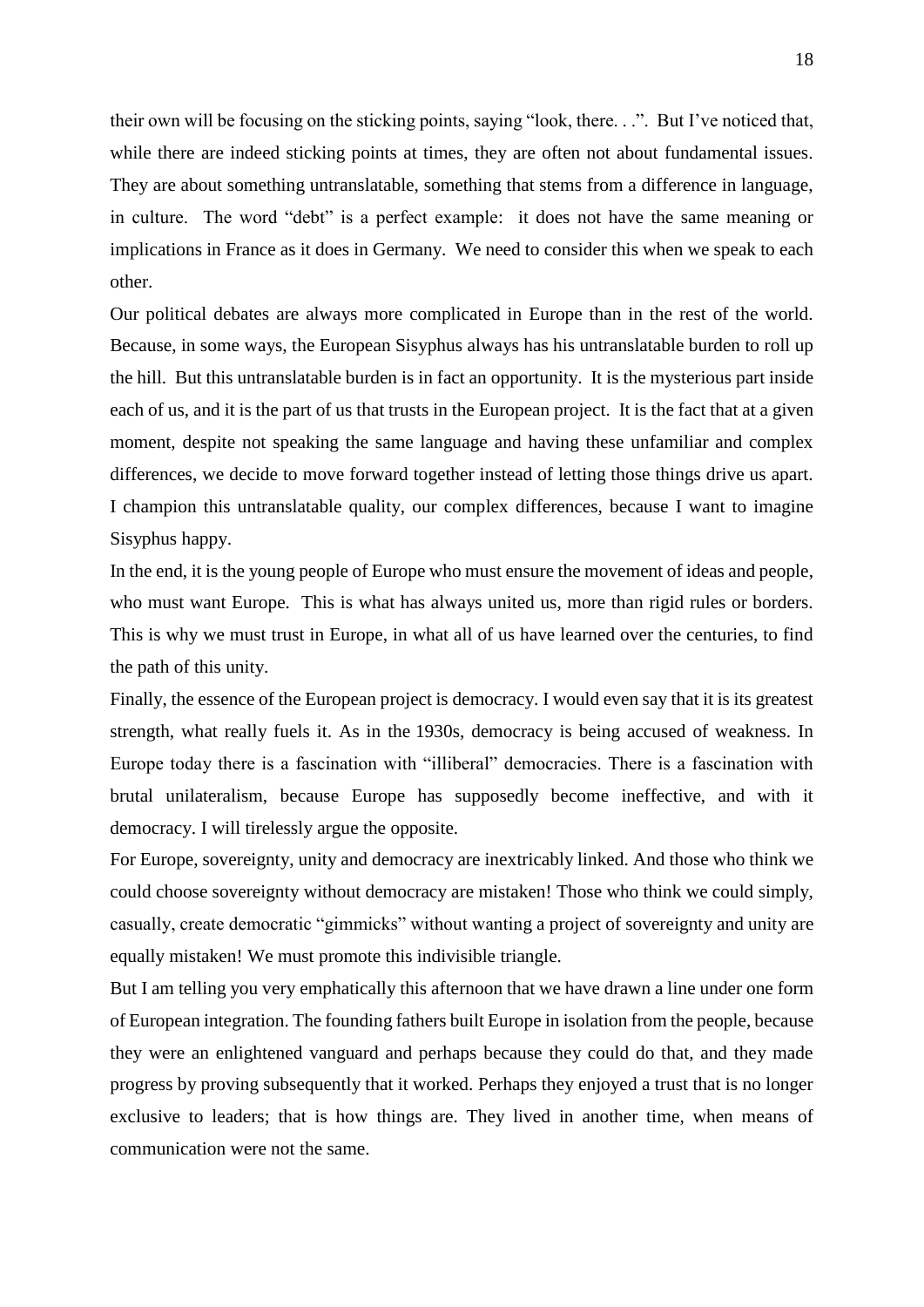European democratic doubt – the doubt which the "no" votes in the French and Dutch referendums made us experience – put an abrupt end to that chapter. And I think we were wrong to move Europe forward in spite of the people. There was a time when we thought we had to, in a way, shake up our democracies by pushing Europe forward despite everything. That was a mistake, and that mistake was compounded by a lack of proposals: we twisted people's arms and said, "careful, we'll no longer be making proposals and we'll no longer be coming to ask your opinion." And we entered that "glacial period" when France, like many others, was afraid to make proposals because it was afraid of something taboo, something dreadful: a treaty change.

The German taboo is financial transfers; the French taboo is treaty change. Ultimately, if we want Europe, both will happen, I want to reassure everyone of that, but we must stop being afraid of the people. In terms of our approach, we must simply stop building our Europe in isolation from them. But we mustn't fall into the trap of the populists or extremes, which consists in saying: "let's ask the question in a simplistic way: yes or no?". We know the answer: it is always "no", whatever the question. We need to overhaul the European project, through and with the people, with much greater democratic stringency than a mere binary question.

That is why, if we want to move forward again, I'd like us to hold democratic conventions that will be an integral part of Europe's radical reform. Once we've defined the simple terms of a roadmap shared by the main governments ready to move in that direction. I'd like us to be able – for six months next year, in all the countries that so wish – to organize a huge debate on the same issues and identify the priorities, concerns and ideas that will fuel our roadmap for tomorrow's Europe. Restore proper order to things instead of asking at the last minute – gripped by fantasies and incomprehension – whether "yes" or "no" to an opaque text written in secret; we should organize an open, free, transparent European debate in order to build this project that will finally give content and purpose to our European elections in 2019.

And let me be clear: anyone who is afraid of this has grown too used to the idea that intelligent plans are drawn up in a complex, opaque way; that's not true. Anyone who has fallen into the trap of the Europe-haters should go and ask some of the farmers who are suffering today. They may tell you: "I don't want anything more to do with Europe." That's the bread-and-butter of the Front National in France! But when you start getting into a discussion: "OK, so what do you want? What will best protect you?". they sometimes want another Europe! But they themselves will come round to the idea that Europe would protect them better than an absurd national policy.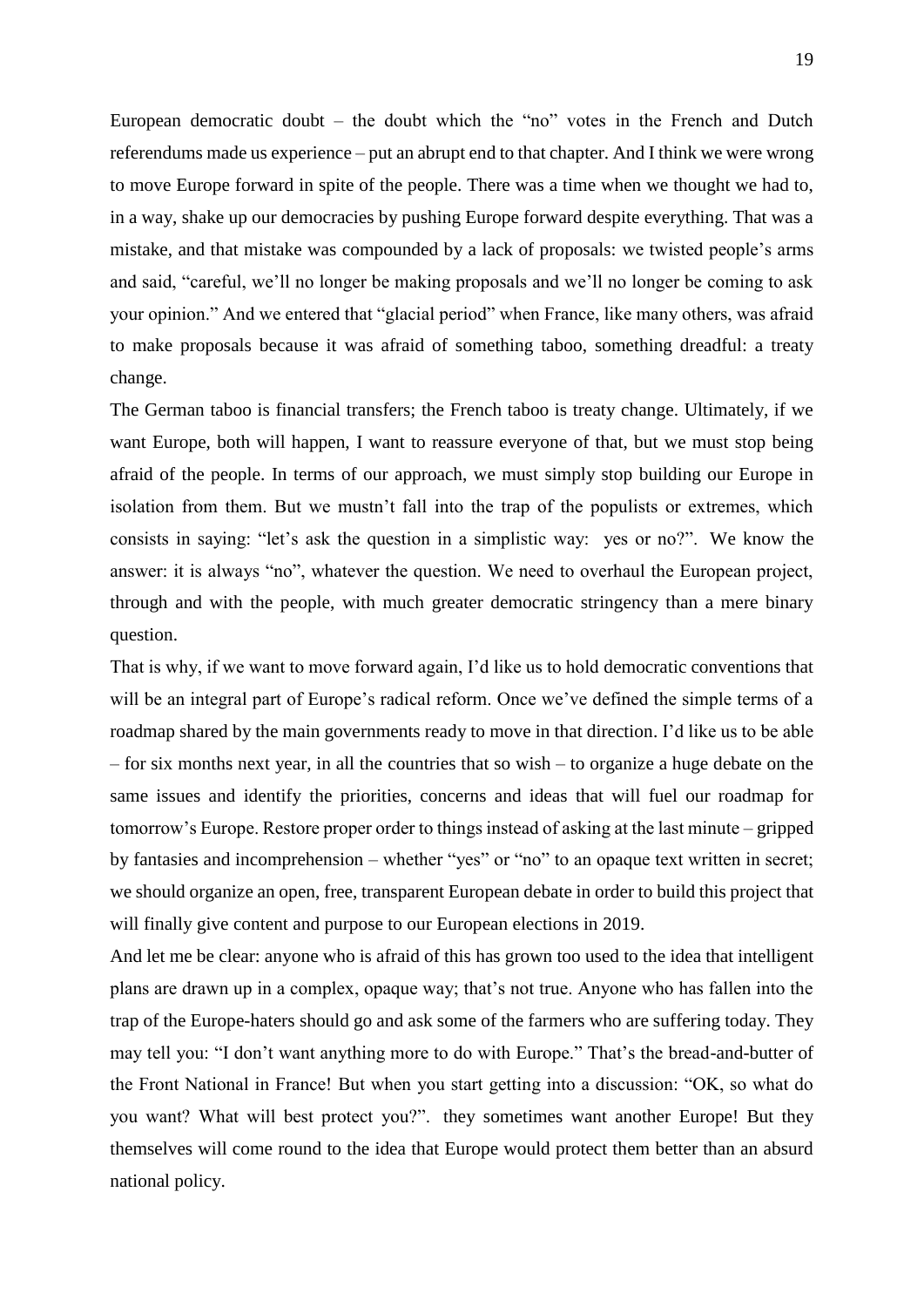It's this robust debate that will also enable us to rediscover the thread and the stringency of many of our common policies! Let's not be afraid of that debate. But above all, let's not be afraid of having a European debate for the 2019 elections! And I can already hear all those faint-hearted people who have got used to the idea that European elections are merely an aggregate of national debates, little routines where we place our pawns, where we never talk about Europe but instead about all our attitudes. Let's give the European elections a project to feed on and see who is for and who is against! And let's have a democratic debate about it.

Also in order to finish building this democratic area, I'm arguing for transnational lists for 2019 that will enable Europeans to vote for a coherent, common project. How? And here I acknowledge that this idea originated with a few of the people in this hall… The British have decided to leave us, freeing up 73 seats in the European Parliament. We have a simple choice. Sharing out the spoils, in a delicate and dignified manner and deciding that Europe – for lack of a common spirit – is a syndic of co-owners: using a carefully-considered distribution key, we'd share out the vacated MEPs' seats. Or we decide that those 73 MEPs must be Europe's response to Brexit. And there will be a transnational list where people vote for the same MEPs throughout Europe. I dare you!

And to all the major European parties which explained to us that it would be tremendous to have a "*Spitzenkandidat*", a lead candidate, for the European Commission, making the elections more European, I say: "Take that reasoning to its conclusion! Don't be afraid! Have genuine European elections! Don't make finely-weighed calculations for your erstwhile interests! Let's do it!" But then you will all see, at European level, what appeared clearly in France in May: namely that what sometimes keeps you in common parties no longer exists, because your relationship with Europe is no longer the same, within the same major parties, and you no longer believe in the same things.

I will not leave those major European parties a monopoly on the debate about Europe and the European elections! Because citizens must overhaul it, via the grassroots, from the bottom up, on the basis of truth. And at the following elections, I hope the real step forward will be half of the European Parliament being elected on these transnational lists.

France has often seen the European Parliament as the second division of national politics, and I say it here to several French members of parliament and MEPs. That's a serious mistake. If we want to build a sovereign Europe, pool our competencies in order to be stronger, make our trade policy more transparent and control the budget we need for the eurozone, this Parliament of Europeans must be the crucible for our shared project.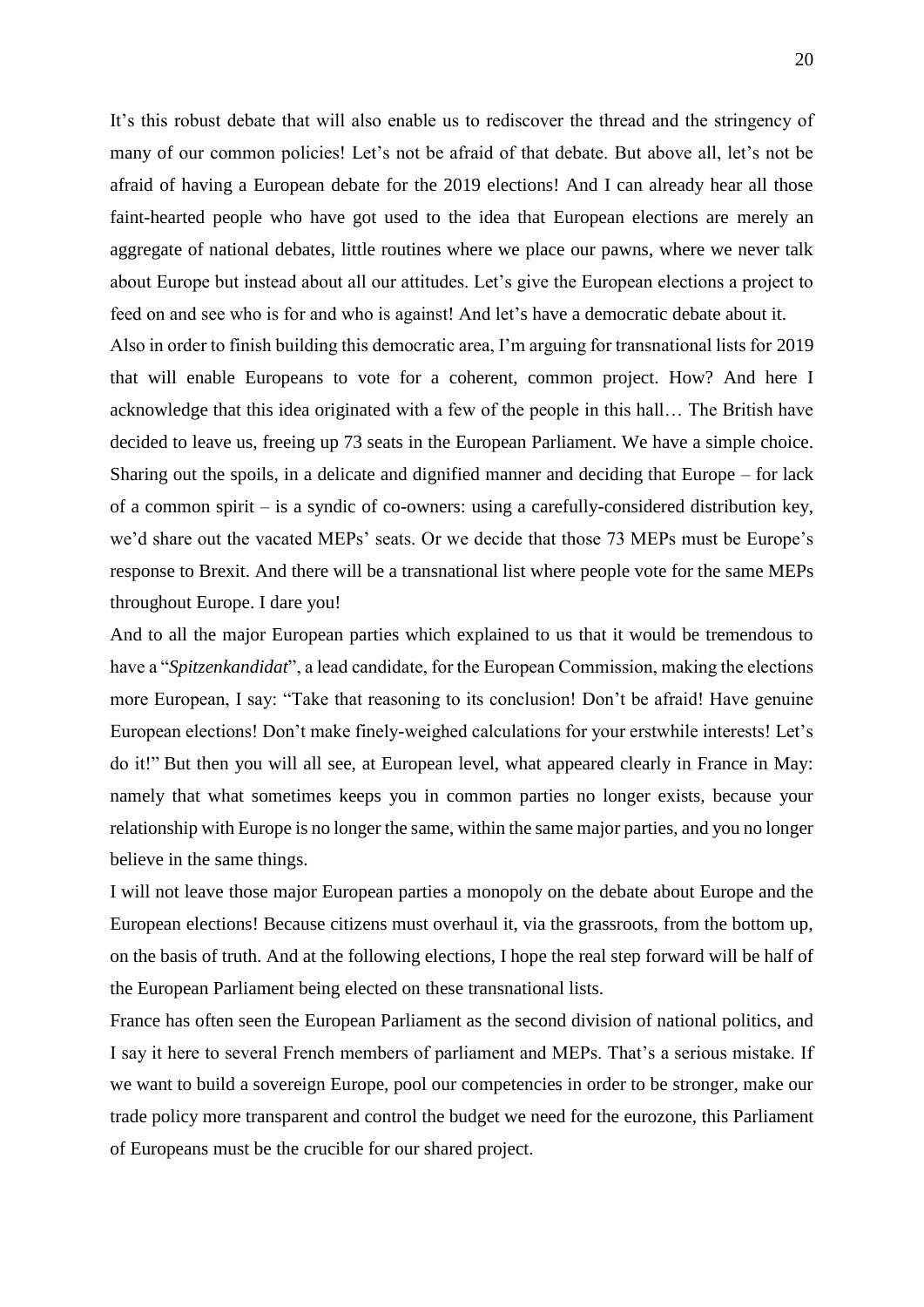This ambition must be our political project, with a goal – 2024 –, while maintaining, together, the urgent need for action and a sense of the long term.

In 2019, Europeans will elect their MEPs. That will be the time of Brexit. If we start overhauling Europe now, it will also be a time of regained trust in our future, with a clear mandate: our MEPs must act to transform Europe. And five years later, they will leave 500 million Europeans with a new Europe.

A few weeks after the European elections, Paris will host the Olympic Games. But it's not just Paris that is hosting. It's France and, with it, Europe that will keep alive the Olympic spirit born on this continent. It will be a unique time of coming together, a magnificent opportunity to celebrate European unity. In 2024, the Ode to Joy will ring out, and the European flag can proudly be flown alongside our national emblems.

That is why this debate, this ambition must be promoted now. This is the right time. Let it be built for the European elections of 2019. This is the right time! And this term from 2019 to 2024 is that of Europe's transformation. Those who tell you we must wait have been saying we must wait for years or decades. Procrastination is the cousin of that lethargy I was talking about earlier. They want to miss another opportunity! We have been shaken up! There are threats! Boldness is our only answer. Renewed ambition is the only way of responding. Let's not be afraid, let's move forward.

What will this Europe of 2024 look like? As I have said, Europe's unity is the basis of this overhaul. The European Union in 2024 will be brought together on two pillars, in my view. The first represents the values of democracy and the rule of law. They're non-negotiable, there can be no cherry-picking. On values, there can be no two-speed Europe. They are the catalyst for our unity and freedom. And in this respect, I want to pay tribute to the ongoing work by the Commission in recent months, and in particular that of Frans Timmermans.

The second pillar is the single market, which is still the best guarantee of our power, prosperity and attractiveness. The work of simplification undertaken over the past three years by the current Commission must be continued and broadened. I'd like us to resume the European debate we initiated before the British vote.

The 28 of us need a simpler, more transparent, less bureaucratic Europe! If the vitality of the law is Europe's strength, the profusion of standards sparks its rejection. Together with business leaders, NGOs and citizens' panels, we should gradually review European rules to check they are appropriate, understood, useful.

The single market – simple, effective, protecting – must become, once again, an area of convergence rather than competition. The same goes for its external mirror image, namely trade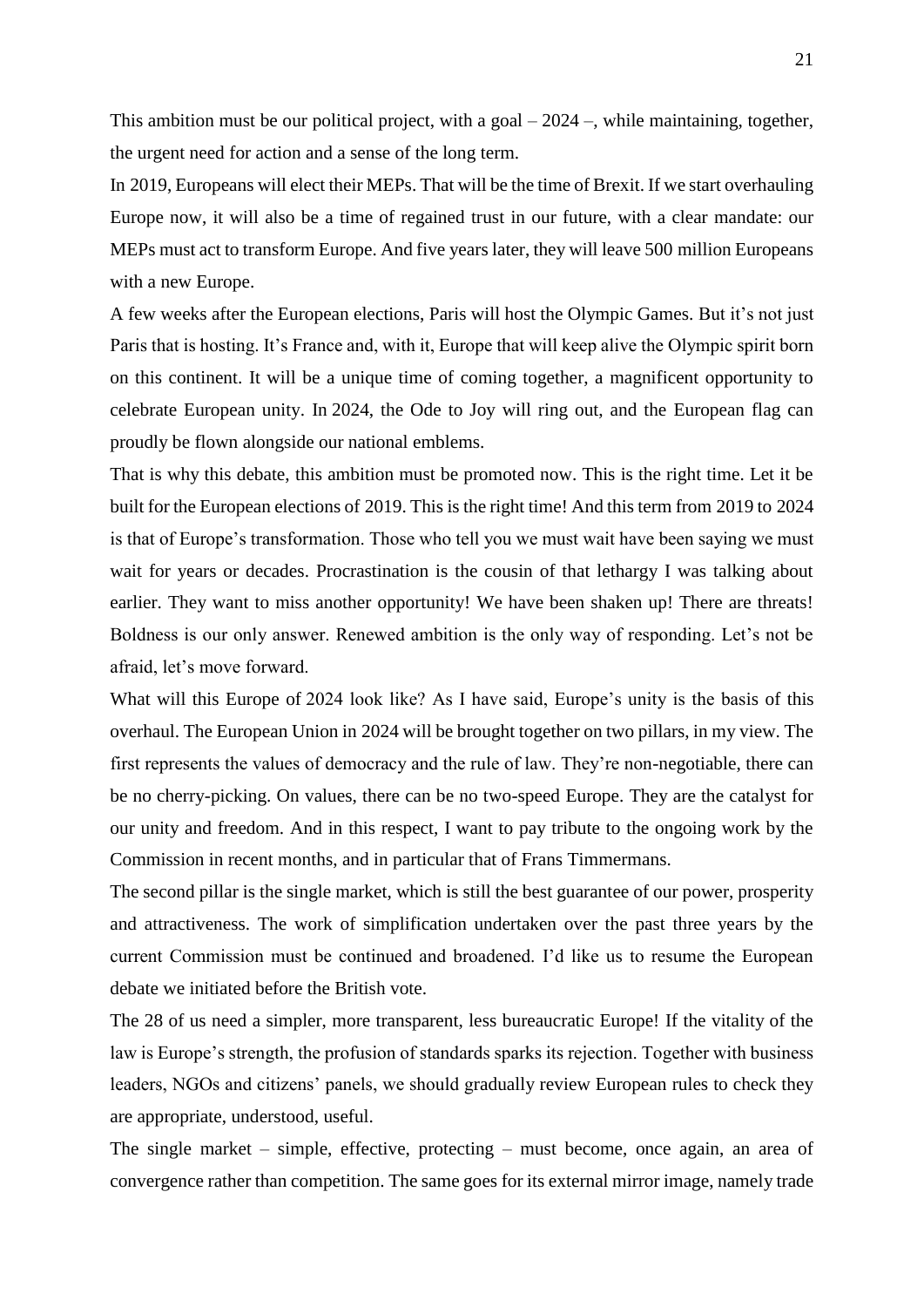policy. I hear the ambitions put forward by some, but I say to them: "Careful, I'm ready to follow you, but only if this trade policy is radically updated, radically changed. I don't want new trade talks with yesterday's rules, which have led us to the absurd situations we have today on the agreement between Europe and Canada." We need to have transparent negotiations and we need the trade agreements to be implemented. We need environmental stringency in our trade debates. And we need reciprocity, by creating a European trade prosecutor tasked with verifying adherence to the rules by our competitors and immediately issuing penalties for any unfair practices.

In order to work better, this European Union cannot escape the issue of its institutions. We won't be able to continue with a Commission of nearly 30 members, as if they each had to take care of their country's interests. That's neither the meaning nor the spirit of the European project. A 15-strong Commission will have to be our goal, and in order to make progress let us be simple: the major founding countries should give up their commissioners, for a start! We will set the example. This will enable us to bring together skills rather than fragmenting them. This EU of the market and law has a remit to open itself up more widely in a few years' time. Why? Because this European Union – based on values and this single market, simplified and overhauled in this way, closer to our citizens and more stringent on trade – is a Europe whose borders are not finalized.

When they fully respect the acquis and democratic requirements, this EU will have to open itself up to the Balkan countries, because our EU is still attractive and its aura is a key factor of peace and stability on our continent. They'll have to respect the conditions stipulated, but securing them to a European Union reinvented in this way is a precondition for their not turning their backs on Europe and moving towards either Russia or Turkey, or towards authoritarian powers that don't currently uphold our values.

In the same way, in a few years' time the UK will be able to find its place, if it wishes, in this EU refocused on uncompromising values and an effective market. This is why you haven't heard me talking about Brexit this afternoon. The discussions under way will not define Europe's future. But in this revamped, simplified European Union that I propose, I cannot imagine that the UK would be unable to find its place.

If we can accept this demanding enlargement, it is also because the European Union's stronger foundation will allow greater forms of differentiation. And I take full responsibility for this philosophy. Europe is already moving at several speeds, so we should not be afraid to say so and want it! It's because those who go faster no longer dare to forge ahead that the very essence of this ambition has been lost, that the others watched them move forward and ended up saying,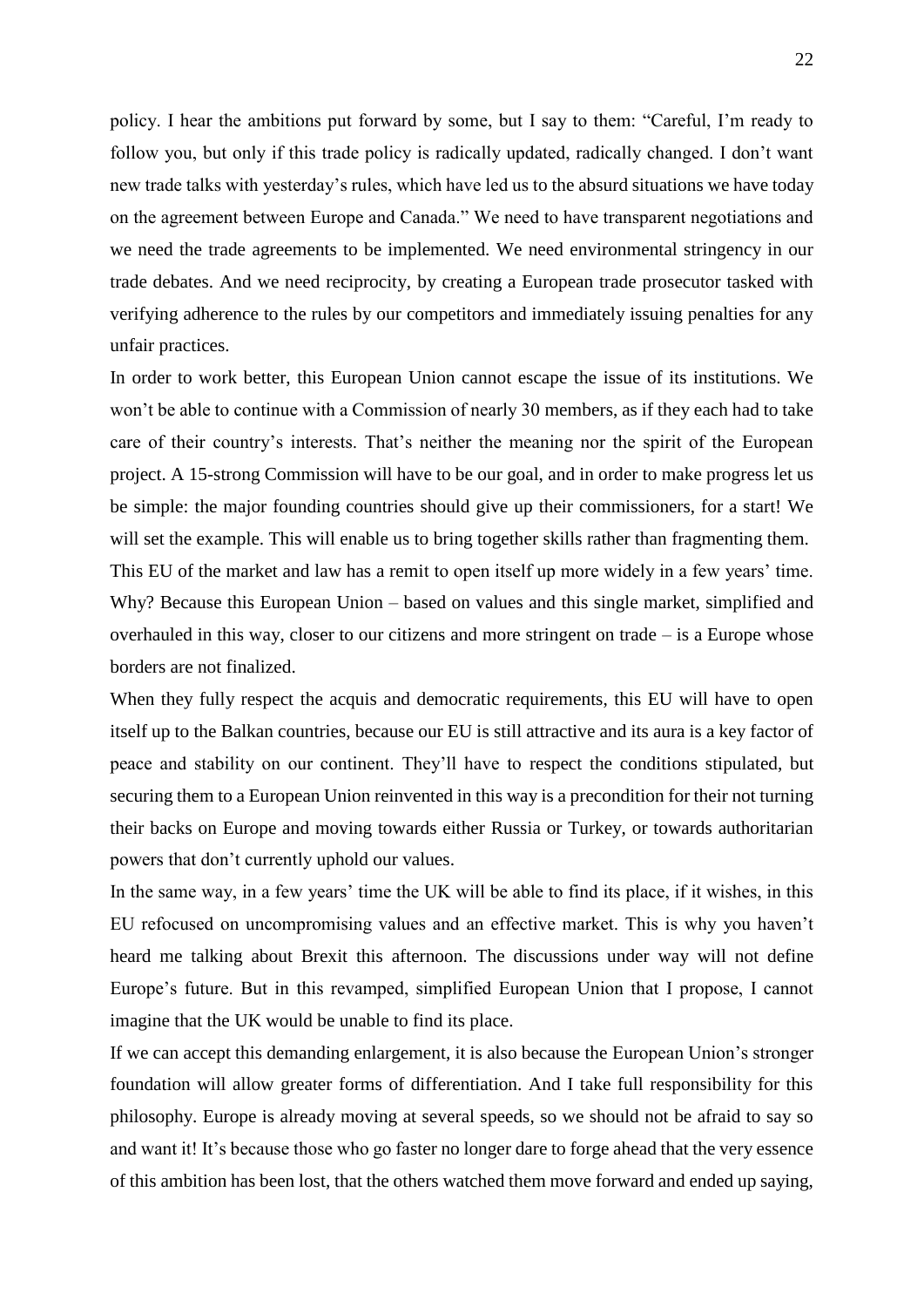"being in the vanguard of Europe doesn't look that good, they dare not even meet, propose or move forward anymore."

No, let's embrace the differentiations, the vanguard, the heart of Europe I was talking about earlier. We've got to make progress on all our major challenges, quickening the pace and setting our sights higher. No State must be excluded from the process, but no country must be able to block those wanting to make faster progress or forge further ahead.

Let me say, going back to what Mario Monti and Sylvie Goulard proposed a few years ago: the idea that whoever wants the least can block the others is a heresy. We must accept these many differences and, as at every key moment in its history, Europe will move forward first of all through the determination of a few. This ambition is never a source of exclusion, it is the seed of European unity and sovereignty.

The time when France took decisions for Europe never existed, except in the fantasy world of a few misguided nationalists. The time when France "sought" to take decisions for Europe may have existed; but that is not what I want to do. But the time when France makes proposals in order to move forward with Europe and every European who so wishes – that time has returned, and I'm thinking right now of Robert Schuman who, in Paris on 9 May 1950, was bold enough to propose building Europe. I remember his powerful words: 'A united Europe was not achieved and we had war.'"

So today, I take responsibility for making proposals, forging further ahead, being bold enough to talk about Europe and finding words of affection and ambition for it again. Not imposing, forcing or seeking to reinvent everything – many things have already been said – but taking the risk of proposing a coherent, ambitious vision, proposing a way forward, an objective, rather than discussing instruments, and taking the vital risk of proposing initiatives.

Two days after our main partner's elections I want again to congratulate Federal Chancellor Merkel, whom I look forward to going on working with because we share the same European commitment, and I know her commitment to Europe. I also know how upset she is to see nationalist, hateful discourse winning so many votes. But I know that her response will be to adopt neither an inward-looking nor a timid approach. I know that, like each time her country has faced historic challenges, she will have the same reaction: boldness and a sense of history. And that's what I suggest to her.

So first of all I am making the proposal to Germany for a new partnership. We will not agree on everything, or straightaway, but we will discuss everything. To those who say that is an impossible task, I reply: you may be used to giving up; I am not. To those who say it is too difficult, I say: think of Robert Schuman five years after a war, from which the blood was barely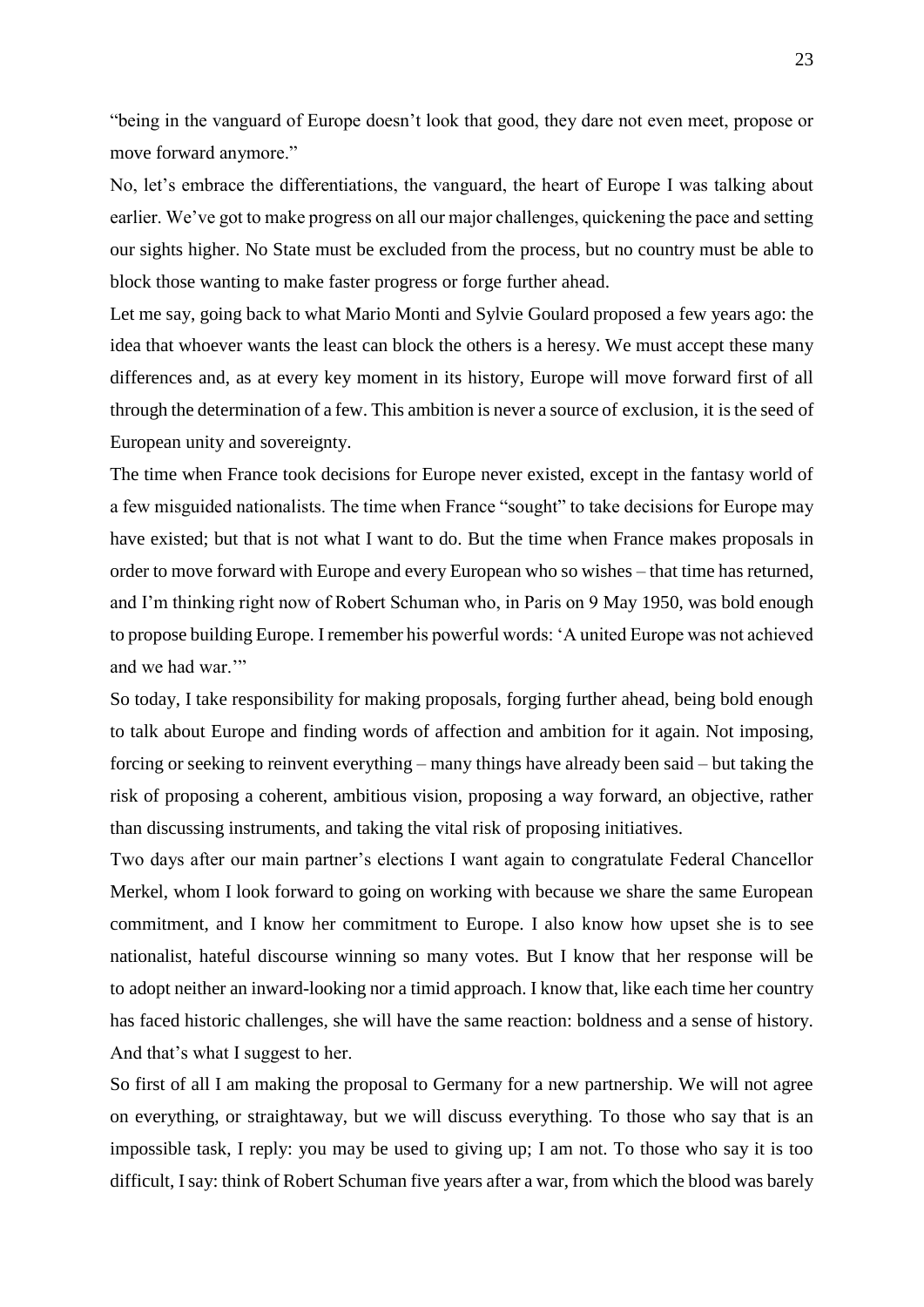dry. On all the issues I have talked about, France and Germany can inject decisive, practical momentum. Why can we not start a "disruptive innovation agency" and launch a joint artificial intelligence programme, which would make Europe a driver of global growth? Why can we not set ourselves between now and 2024 the goal of completely integrating our markets by applying the same rules to our businesses, from business law to bankruptcy law?

This pioneering, practical spirit is found in the Élysée Treaty. So let's get to work and put these joint commitments into a new cooperation treaty which we could sign together for the 55th anniversary of that founding treaty, on 22 January 2018. Let's produce another Élysée Treaty on 22 January next year.

We share this ambition with Italy too. Tomorrow I will be with Prime Minister Paolo Gentiloni, and together we will be making initial commitments aimed at this. But we also share this vision with Spain, Portugal, Belgium, the Netherlands, Luxemburg and so many other partners. I have met 22 of my counterparts over the past few months; I want to work with every one of them, humbly but with determination, because this is our moment.

France's time for making proposals has returned, so I will be making proposals to everyone who shares this desire for a sovereign Europe, based on the central objectives I have mapped out: the desire for a united, differentiated Europe, for a democratic Europe supporting the conventions initiative, for launching in the next few weeks a group for the refoundation of Europe. This group will include representatives of each participating Member State and will involve European institutions.

Let's move forward right now. Between now and summer 2018, the group will work on detailing and proposing measures which will implement the six keys to sovereignty, drawing on discussions arising from the democratic conventions.

As you can see, I am coming to the end of my speech and you have heard me say hardly anything about tools. Because Europe has obsessively talked about treaties, budgets, capabilities and mechanisms, rather than projects. This approach no longer moves us forward. Changing a treaty is not an end in itself. It is a means to an end, an ambition. And here too, let's go about things in the right order, subject by subject.

The group for the refoundation of Europe will identify the necessary changes, with nothing ruled out. Where appropriate, enhanced cooperation, an ad hoc agreement or new legislation will be required and, if necessary for the project, there will be a treaty change. I am ready to take responsibility for this.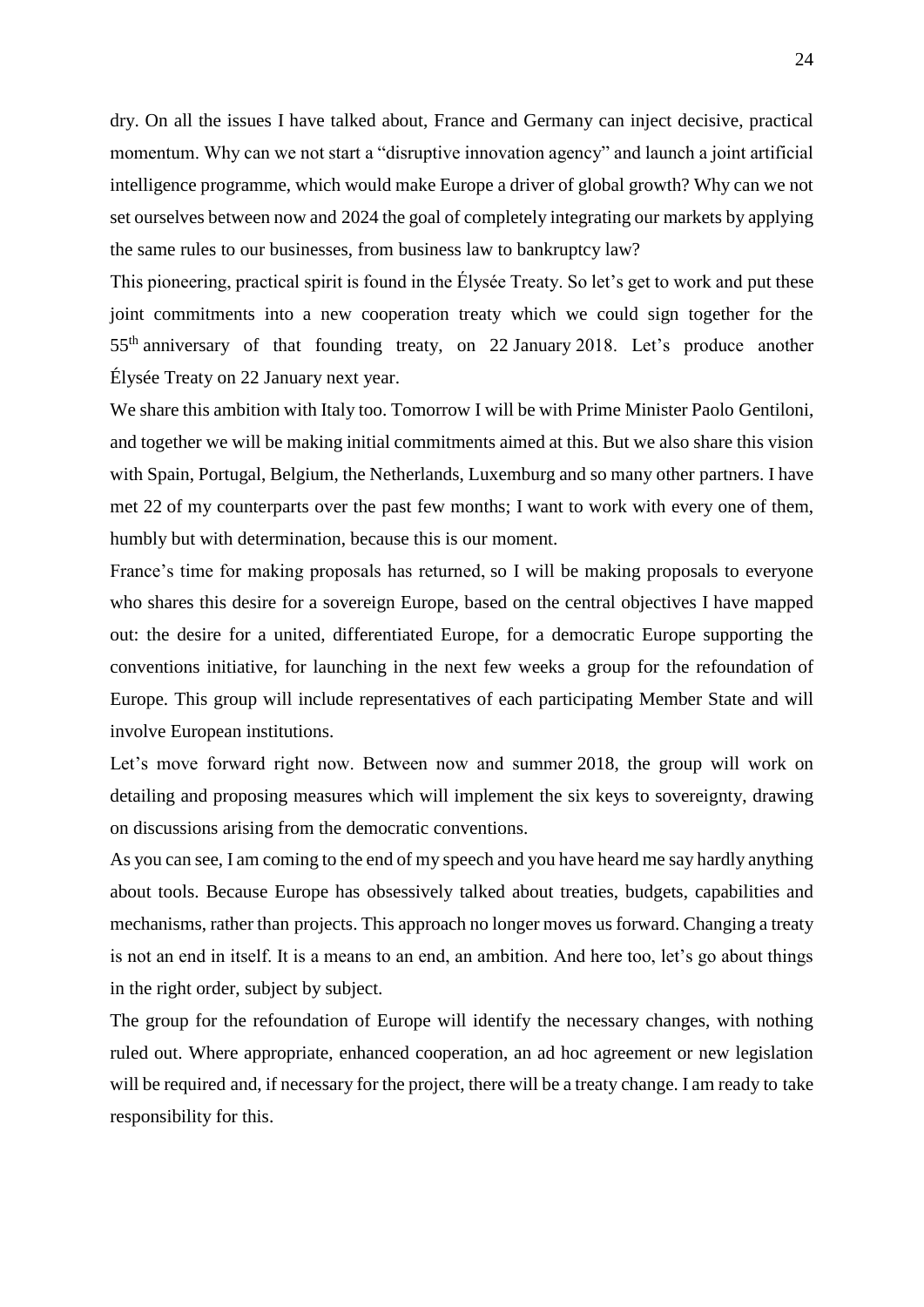In the same way, we should not define a closed club for those who could be members of it, let's define the way forward, the method, and all those who have the ambition, desire and power will be in it, without blocking or stopping the others.

There is only one ambition in these proposals for action which I've just set out, the initiatives I'm proposing to those partners who want it and the course I wanted to map out before you: to give Europe back to itself and give it back to European citizens. We must convince them that the past 70 years did not simply happen by chance but were the fruit of an unyielding determination anchored in sheer optimism.

We have to rediscover the ambition of a Europe which allowed us to turn our backs on war. Today we know almost nothing any more about the destroyed towns and cities, the barbed wire which divided, which was at the heart of Europe, the fathers, sisters, children whom people, with a lump in their throats, buried because of tragedy. We no longer come across people in our streets whom the war left grief-stricken because fanaticism and nationalism once gained the upper hand over peoples' consciences.

But we are already seeing the beginnings once again of what could destroy the peace we blissfully enjoy. So I say to you, this whole ambition we are championing is about giving people's consciences a jolt; we've got to take responsibility for this at a time when obscurantism is reawakening just about everywhere in Europe. Let us ask ourselves a serious question about the kind of future we want, and find the courage to build it all together.

And I say this to all the European leaders, to all members of parliament in Europe, to all European people: look at our times, look at them closely and you'll see that you have no choice, you don't have the luxury of the generation preceding us, which could manage what had been achieved and had scarcely been built. You don't have the luxury they had. You have only a simple choice: making a bit more room at each election for nationalists, for those who hate Europe – and, in five, 10, 15 years they'll be there. We have already seen them win here!

Or you can choose to shoulder your responsibilities, everywhere, and want this Europe, taking every risk, each of us in our own country, because we must have this heartfelt commitment, because the scars which disfigured our Europe are our scars!

So we must champion this ambition now. Now, because the time has come, a wake-up call for our fellow citizens, but also because above all it's our responsibility to our young people throughout Europe. Those in charge are taking responsibility today for leaving our young people under the influence of every extreme, for offering them a future which won't have the luxury we have had – that of choosing one's own destiny – and for consigning our young people to a history that repeats itself.